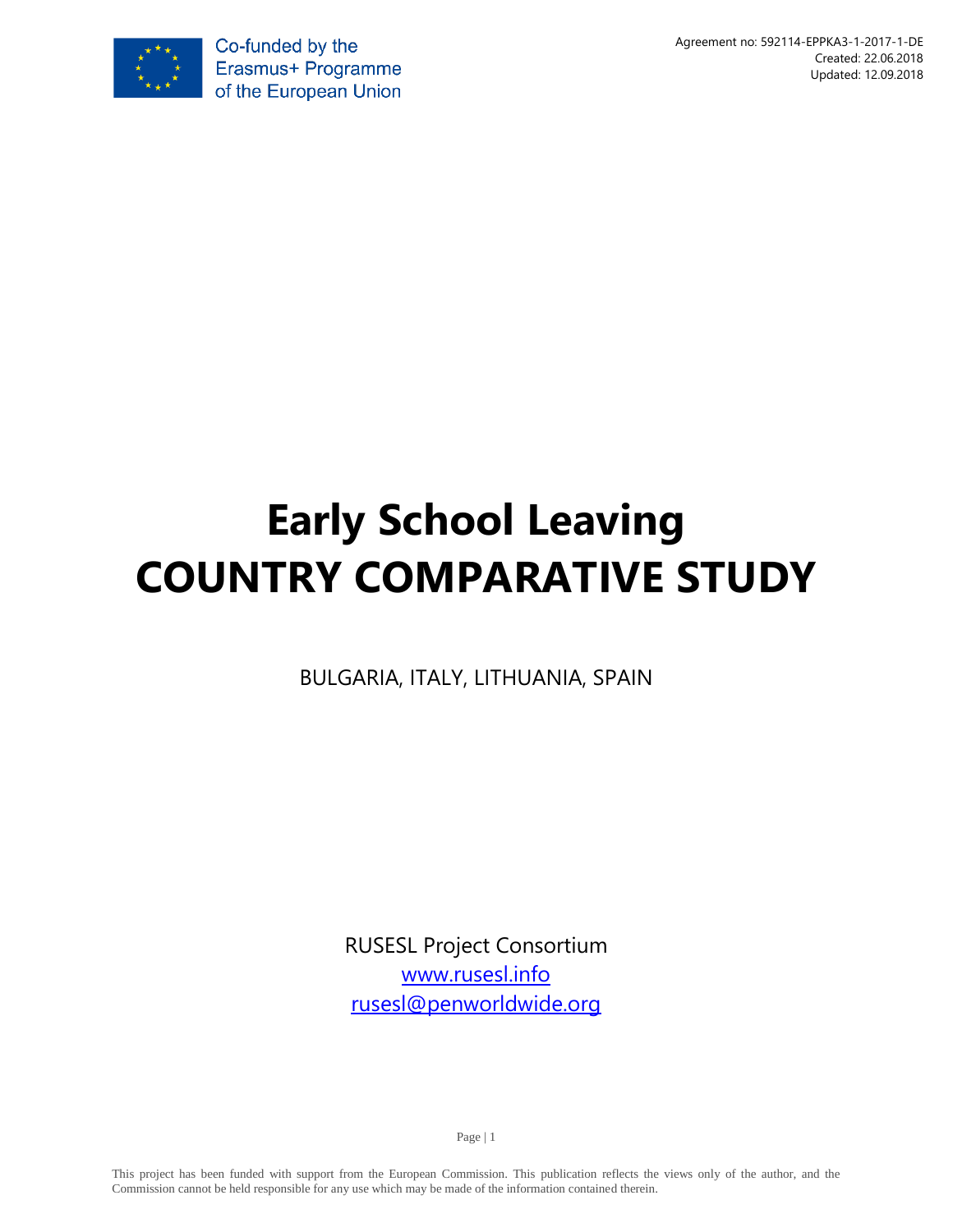

# **Table of Contents**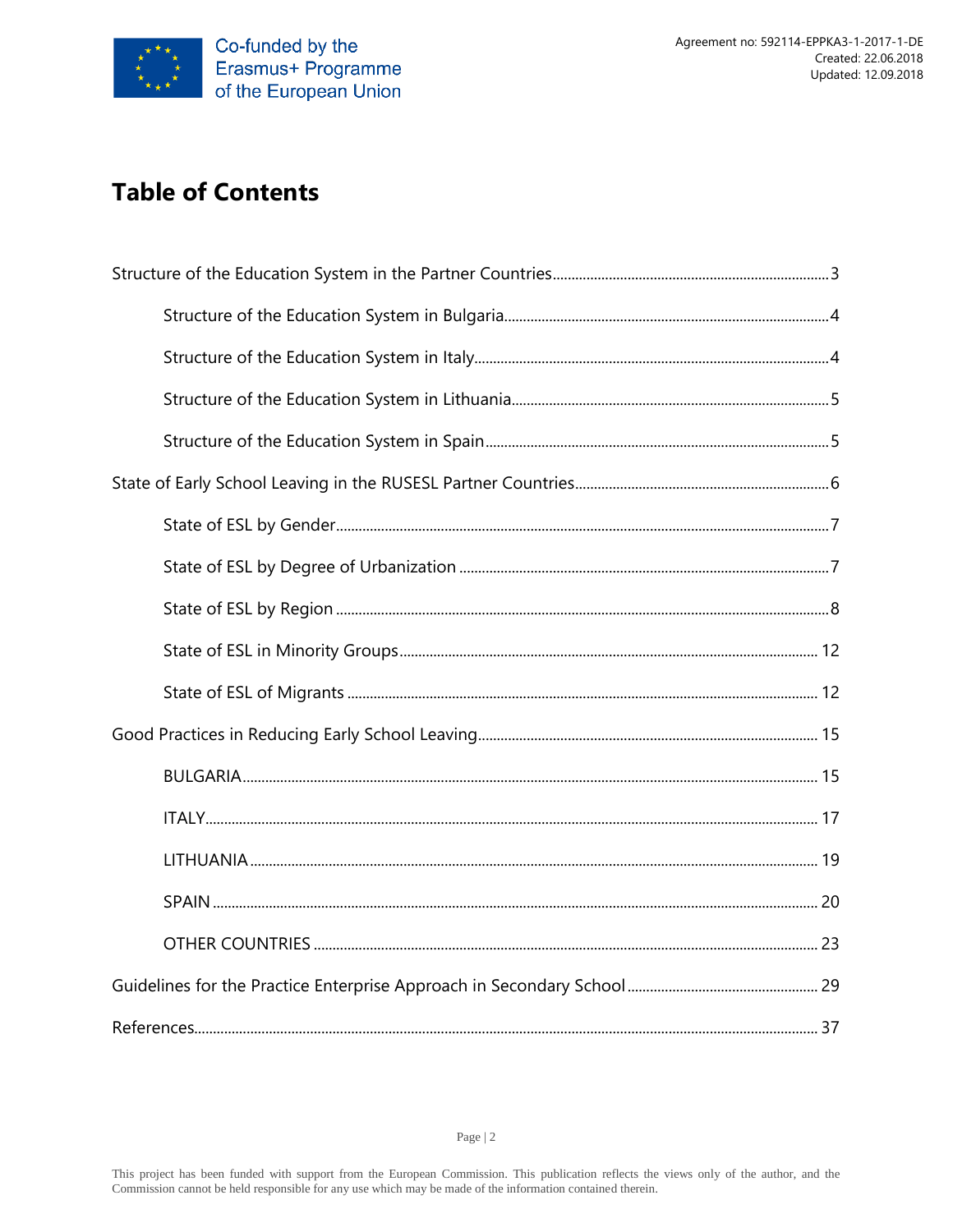

# <span id="page-2-0"></span>**Structure of the Education System in the Partner Countries**

This section presents the structure of the education system in Bulgaria, Lithuania, Spain and Italy sourced from "Education and Training Monitor 2017: Country analysis" and The Structure of the European Education Systems by European Commission.

**Figure 1: Models of primary and lower secondary education (ISCED 1-2) in Europe, 2016/17**



Source: Eurydice.

As can be seen from Figure 1, Lithuania, Bulgaria, Italy/Spain apply different models of organisation within compulsory education.

Bulgaria applies a single structure education model, Italy and Spain - a common core curriculum provision, Lithuania - a differentiated lower secondary education.

#### According to Eurydice:

**Single structure education** is provided from the beginning to the end of compulsory schooling, with no transition between primary and lower secondary education, and with general education provided in common for all students.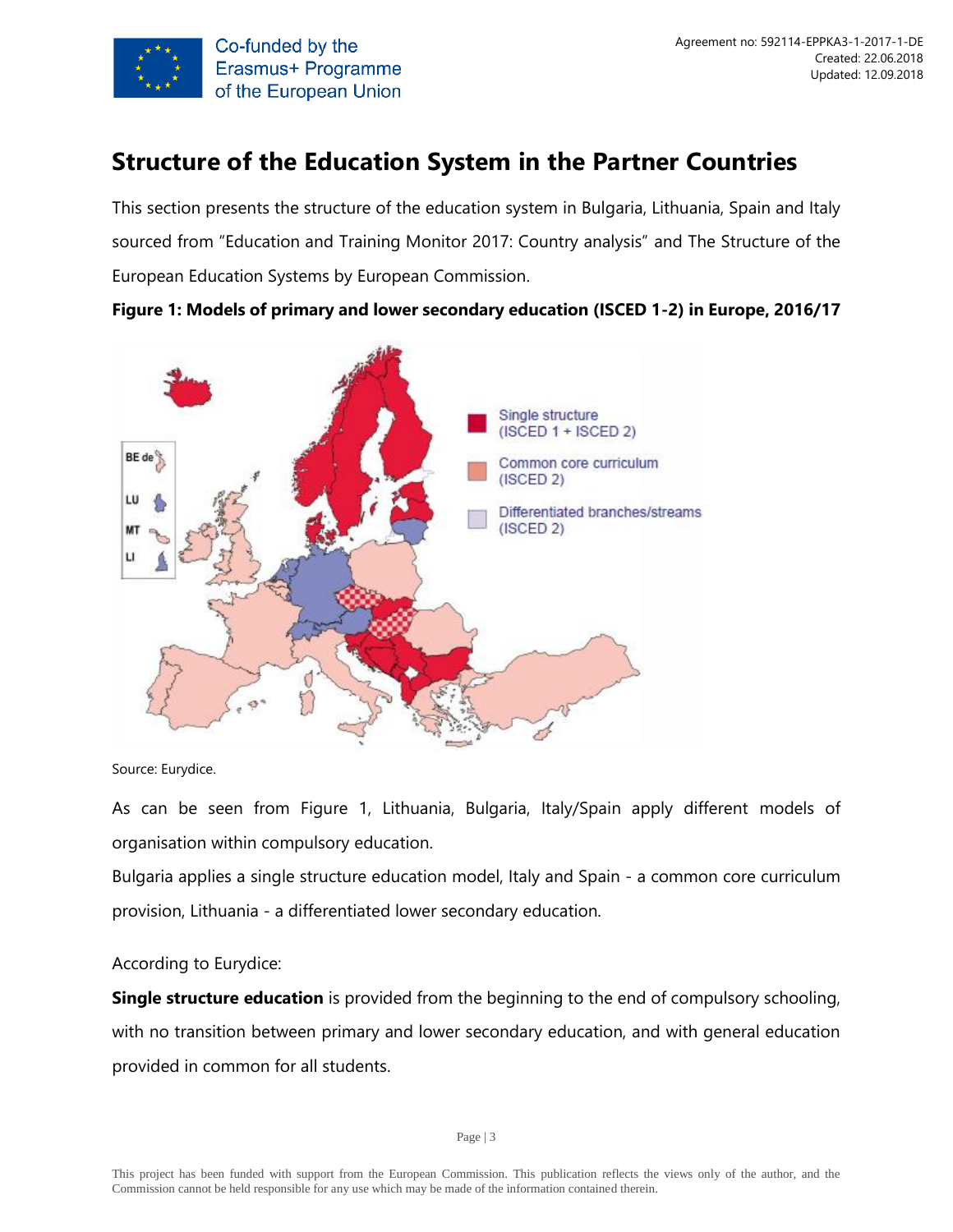

**Common core curriculum provision** means that after successful completion of primary education (ISCED 1), all students progress to the lower secondary level (ISCED 2) where they follow the same general common core curriculum.

**Differentiated lower secondary education** means that after successful completion of primary education, students are required to follow distinct educational pathways or specific types of schooling, either at the beginning or during lower secondary education.

Annex 1 introduces the Guide Schematic Diagrams which provides necessary information to understand and correctly interpret the content of the diagrams. It includes terminology, definitions, meaning of colours and symbols used for the graphic layout and short description of the International Standard Classification of Education (ISCED 2011).

# <span id="page-3-0"></span>**Structure of the Education System in Bulgaria**

Depending on the level, school education is basic and secondary.

The training for basic education is from  $1<sup>st</sup>$  to  $7<sup>th</sup>$  class.

The training for secondary education takes place from the 8th to the 12th class in two stages, as follows:

1. Lower secondary school - from classes VIII to X included, and

2. Upper secondary school - from XI to XII class included.

According to the training, school education is General, Specialized and Vocational.

(See structural chart in Annex 2)

# <span id="page-3-1"></span>**Structure of the Education System in Italy**

Secondary school (Scuola secondaria) starts at age 11, after 5 years of primary school, and lasts 8 years. Secondary school is divided into 3 + 5 years, according to the following scheme: Scuola secondaria di primo grado ("first grade secondary school", "middle school"): mandatory and lasts three years (from 11 to 13). It has a common programme for all students and covers all the classical subjects.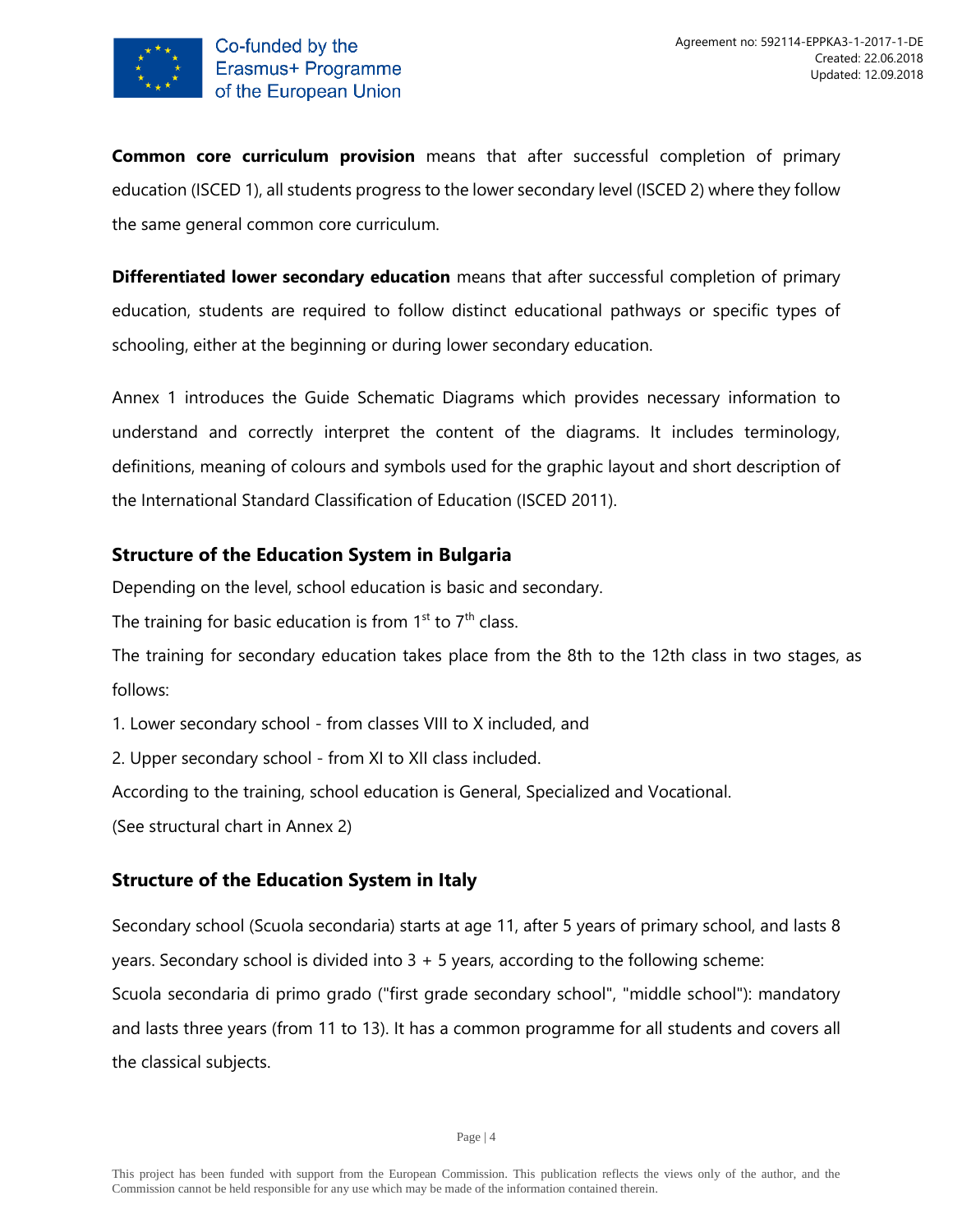

Scuola secondaria di secondo grado ("second grade secondary school", "high school"): lasts 5 years and offers a number of different paths, which can freely be chosen by the student. (See structural chart in Annex 3)

# <span id="page-4-0"></span>**Structure of the Education System in Lithuania**

Secondary education is provided by institutions that are approved by the government for this type of education. There are three types of these institutions:

- 1. The general school (pagrindinė mokykla) covers ages 7 to 16 (grades 1 to 10)
- 2. Progymnasium (progimnazija) covers ages 7 to 14 (grades 1 to 8); gimnazija, licėjus (gymnasium, lyceum) – covers ages 15 to 18 (grades 9 to 12)
- 3. Secondary school (vidurinė mokykla) covers ages 7 to 18 (grades 1 to 12).

The general school provides only an incomplete secondary education as it is not sufficient if one wants to start studies at a university. People who want to continue their education to obtain the full secondary education diploma, which would allow them to join a university upon completing the general school, must either enter a gymnasium, lyceum, or a secondary school (vidurinė mokykla).

(See structural chart in Annex 4)

# <span id="page-4-1"></span>**Structure of the Education System in Spain**

The education system offers the following studies: pre-primary education, primary education, compulsory secondary education which in Spain is called Educación Secundaria Obligatoria (ESO), Bachillerato, vocational training, adult education and university education. Secondary Education covers compulsory secondary education, the second and last compulsory stage for students aged 12-16; Bachillerato, basic vocational training and intermediate vocational training, which are noncompulsory levels. Also, Language, Artistic and Sports Education are provided, which are considered Specialised Education.

(See structural chart in Annex 5)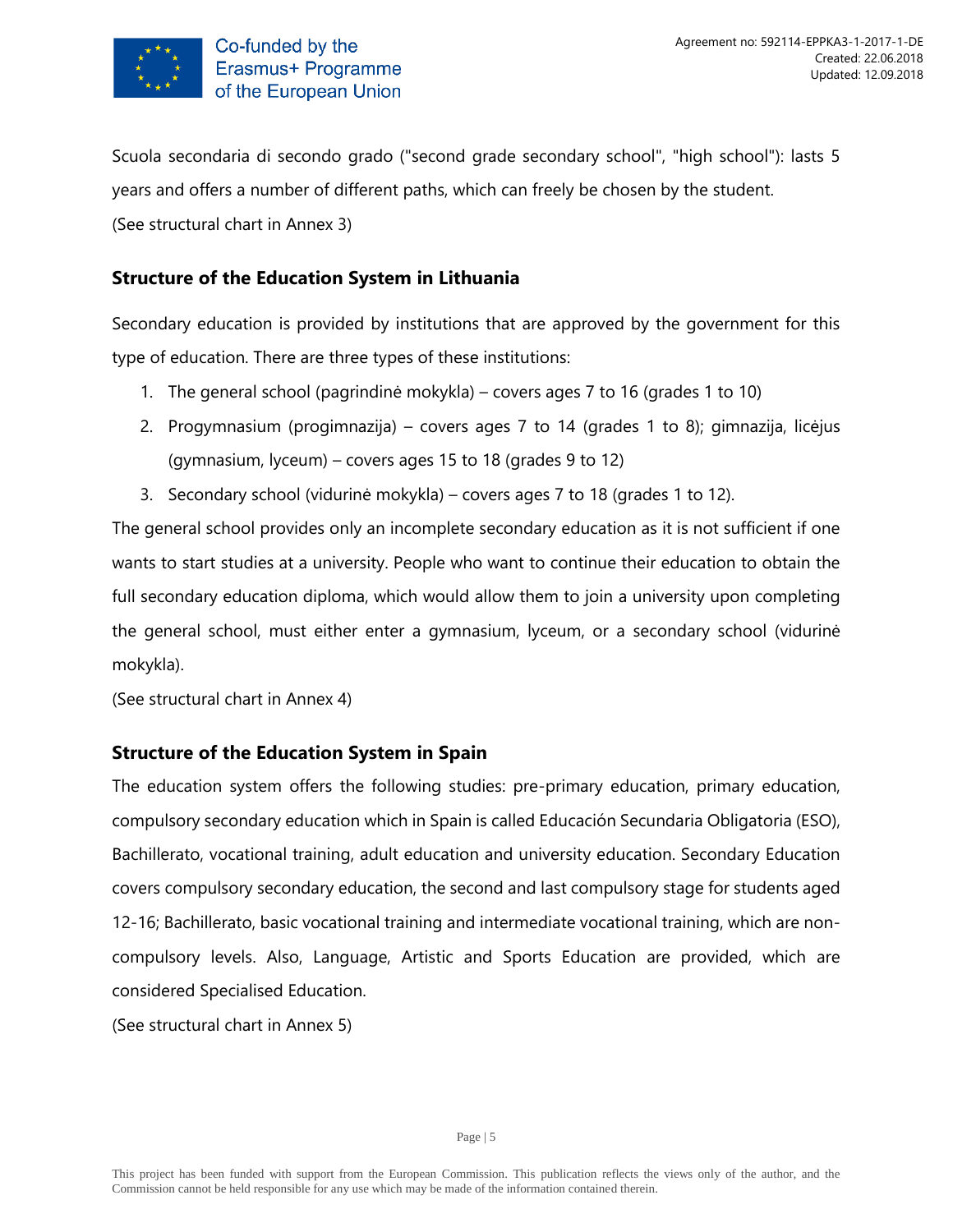

# <span id="page-5-0"></span>**State of Early School Leaving in the RUSESL Partner Countries**

This section looks at the ESL level in partner countries and the differences by gender, degree of urbanization, region, minority group and migration.

The Europe 2020 target is to reduce the rate of early leavers from education and training (aged 18–24) to below 10% of the EU28 population in this age group by 2020. This goal is also part of the Europe 2020 headline target on education. The fall from 11.9% in 2013 to 10.7% in 2016 and 10.6% in 2017 represents steady progress towards the Europe 2020 target of 10%.



**Figure 3. Early leavers from education and training 2013 and 2017, in%**

Source: Eurostat, online data code [edat lfse\_14].

As can be seen in Figure 3, the rate of early leavers has decreased over time in most Member States. Spain (ES) has achieved a great reduction, from 23.6% in 2013 to 18.3% in 2017. However, Spain, as well as Hungary, Italy, Bulgaria, Romania and Malta, are still far from the target. Lithuania has already reached the target for 2020 in 2016. In 2016, Lithuania in which the share of early school leavers accounts for 4.8 per cent (that is less than the EU average – 10.7 per cent) took second place in EU after Croatia.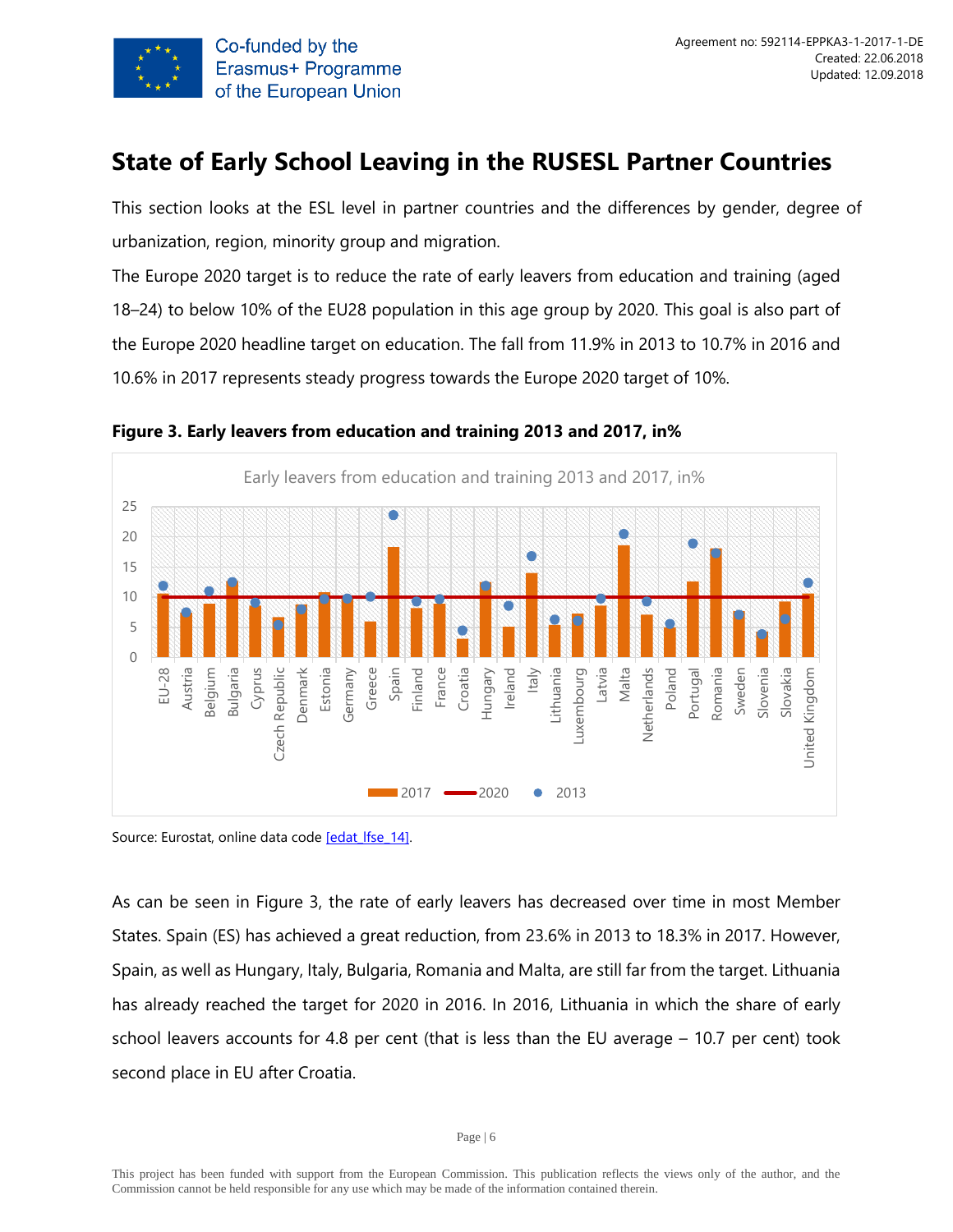

Such a good Lithuanian indicator can be explained by the fact that quite a large number of young people aged 18-19 still study at general education schools and later on most of them enter higher schools.

# <span id="page-6-0"></span>**State of ESL by Gender**

As illustrated in Figure 4, ESL rates also vary by gender. Overall in the EU, young women have a lower rate of early school leaving. The ESL gender gap is low in Bulgaria, Italy and Lithuania, but remains high in Spain.



#### **Figure 4. Early leavers from education and training by gender 2016, in%**

Source: Eurostat, online data code [edat lfse\_14].

# <span id="page-6-1"></span>**State of ESL by Degree of Urbanization**

In 2017 in the EU-28, the lowest proportion of early school leavers was reported in cities. The average rate was 9.7%, however cities in Bulgaria score especially well. In the towns and suburbs of the EU, the proportion of early leavers rose to 11.2%, while it was higher still in rural areas, at 11.9%. The largest urban-rural ESL gap was found in Bulgaria, where the ESL rate in rural areas is more than 10 times higher than of the cities. In Italy the situation is opposite where the highest proportion of early leavers was reported in cities. However, there was almost no gap between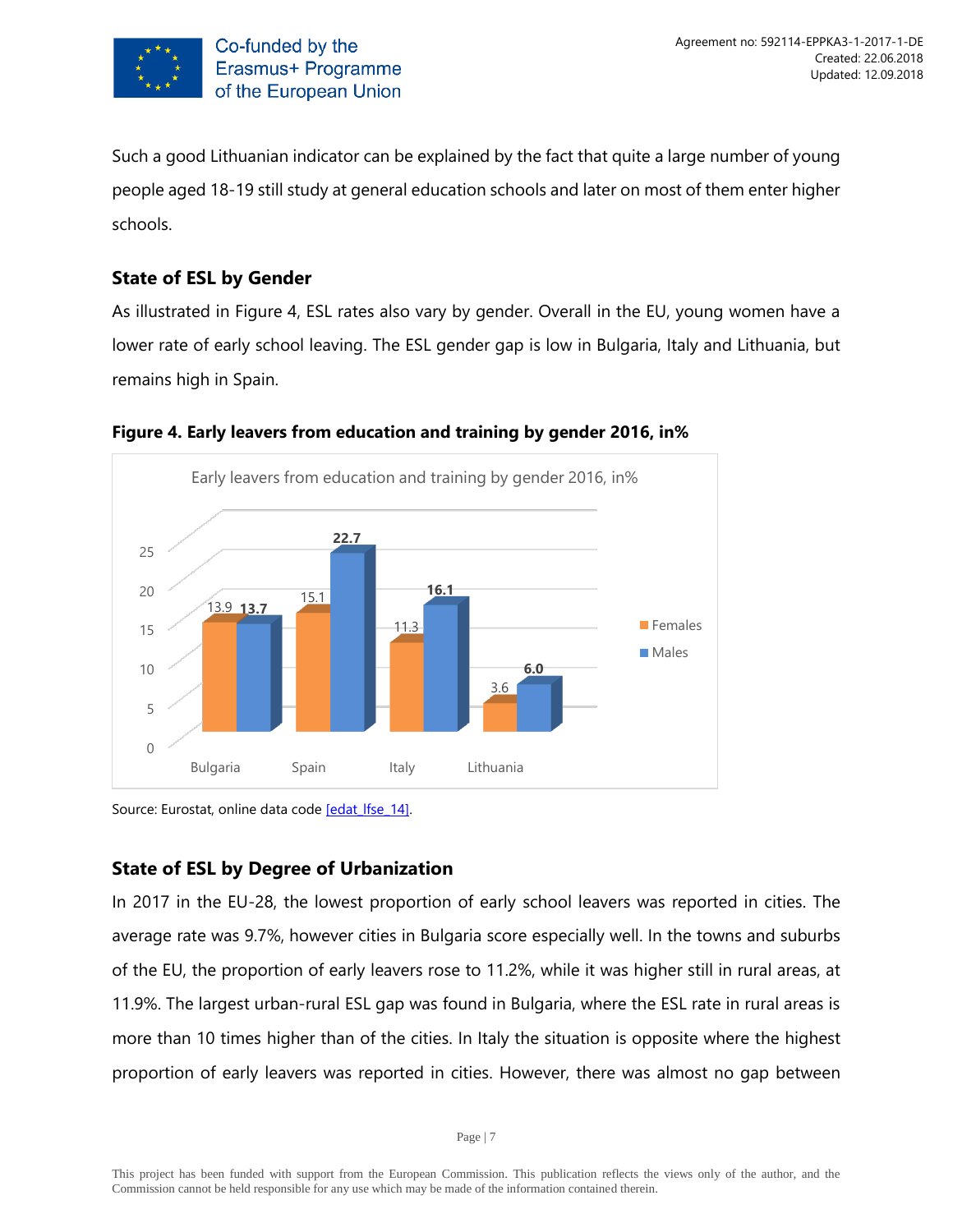

cities, towns and suburbs and rural areas in Italy. In Spain the highest proportion of early leavers was registered in rural areas. There are unfortunately no statistics for Lithuania.





Sourced from: Education and Training Monitor 2017.

# <span id="page-7-0"></span>**State of ESL by Region**

ESL is not uniformly distributed across the regions of project partner countries.

#### **BULGARIA**

According to European Commission "Education and Training Monitor 2015", there are substantial regional differences in Bulgaria's early school leaving rate. In the South West region, which includes the capital city Sofia, the percentage of early school leavers is 5.9%. In the other five regions, the percentage is above the country average: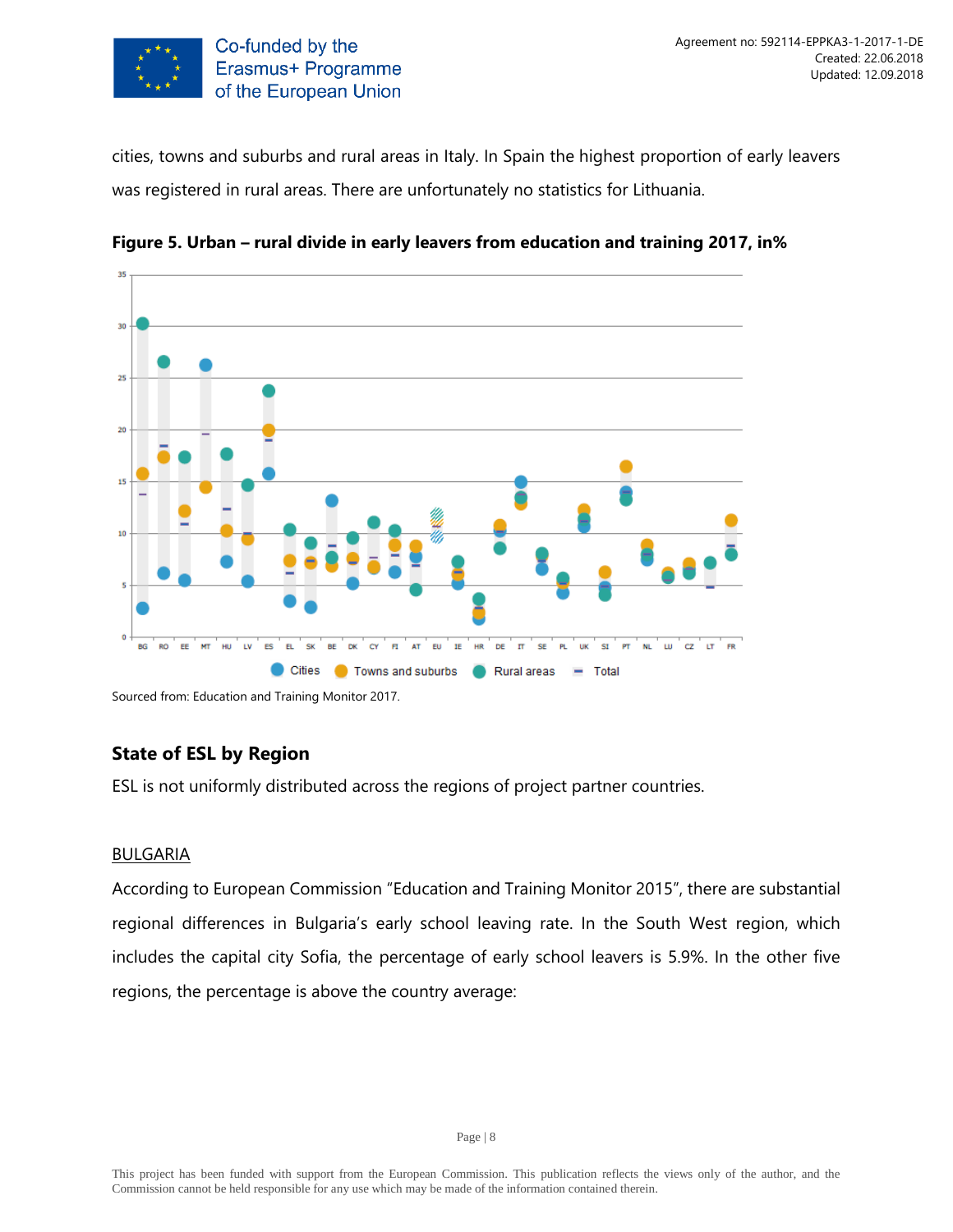

- ─ 13% in the South Central region;
- ─ 15.6% in the North Central region;
- ─ 16.8% in the South East region;
- ─ 17.9% in the North East region;
- ─ 20.8% in the North West region.

In Italy, the share of early leavers is almost double in Southern regions than that of the Centre-Northern area. Dropping out is most severe in Sicily or Sardinia (25% and 25,1% respectively), while it is the least in regions such as Umbria and Emilia-Romagna (11,6% and 13,9% respectively).

#### SPAIN

In Spain, the territorial pattern is, in general terms, of lower rates in the north and higher in the south, although the problem of abandonment is still widespread. According to the average rates of 2010-2012, only one province would meet the European Union's objective of 10% and barely two others would be below 15%. On the other side, only 2 provinces would maintain rates above 35%, compared to the 16th of the initial period.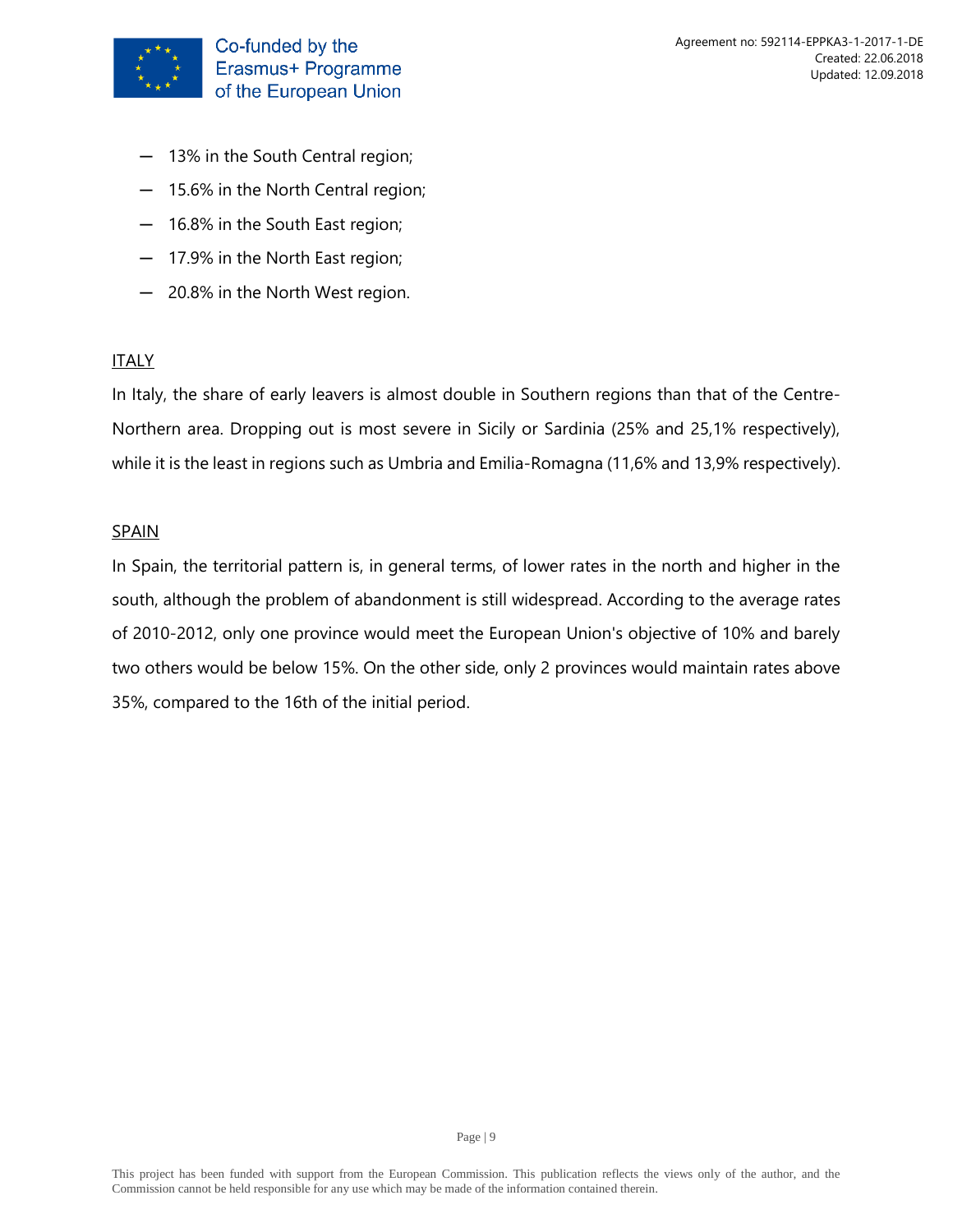



Source: El abandono educativo temprano INE and IVIE

According to the latest data from the Active Population Survey (EPA), Catalonia reduced the number of early school leavers by 0,6% during the first quarter of 2017. Despite this, it is the ninth Autonomous Community in Spain that presents the highest percentage of this rate. Ahead of it, there are Islas Baleares (27%) and Murcia (26,5%); on the contrary, the Communities that are at the bottom of the list are the País Basco (7,3%) and Cantabria (8,6%).

In the following graphic the evolution of the ESL rate can be seen, comparing the European average with the Catalan and Spanish rates.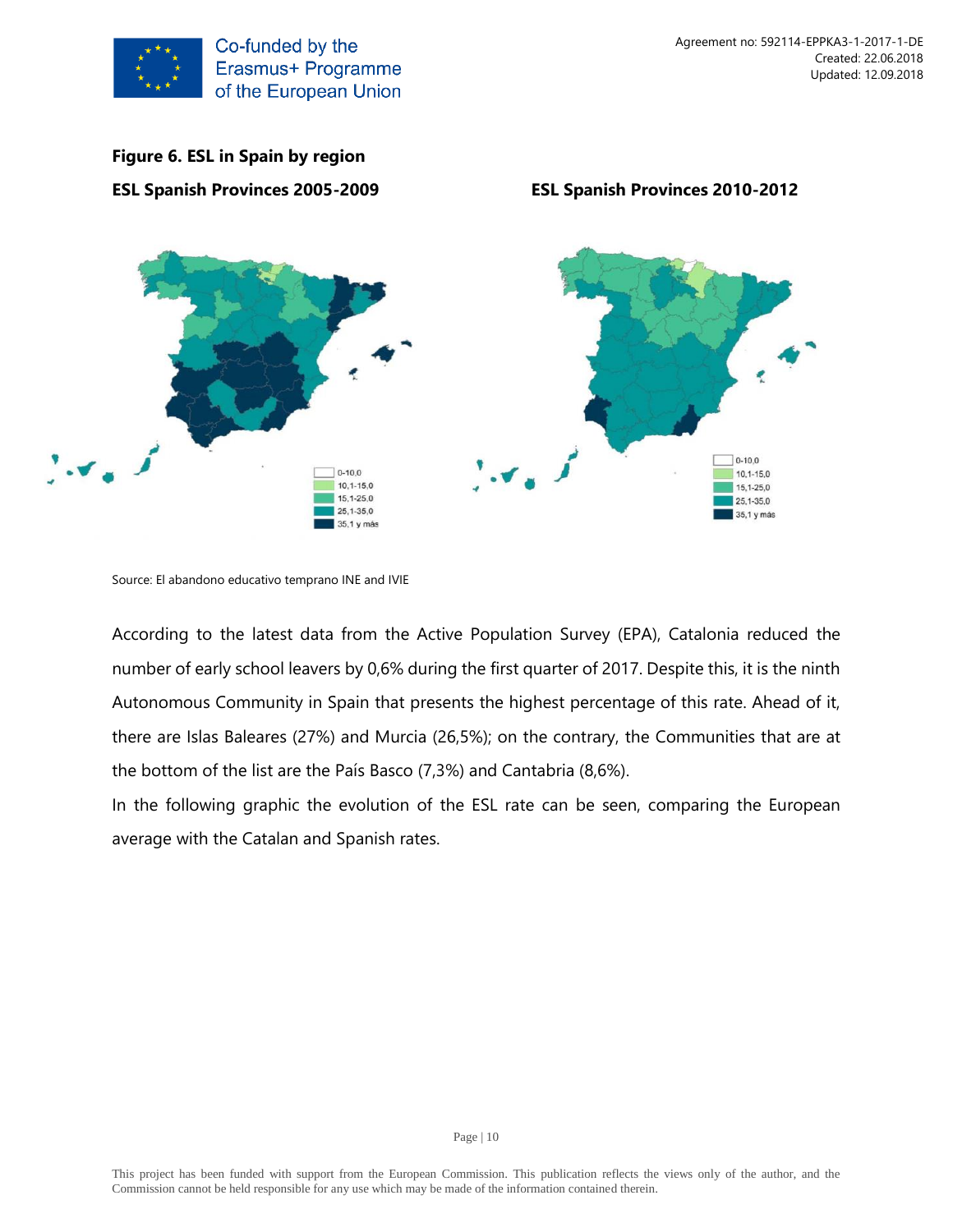

# **Figure 7. ESL in Spain and Catalonia**



Early leavers from education and training. Total. 2003-2017

Source Catalonia: Idescat. Source Spain, eurozone and European Union: Eurostat.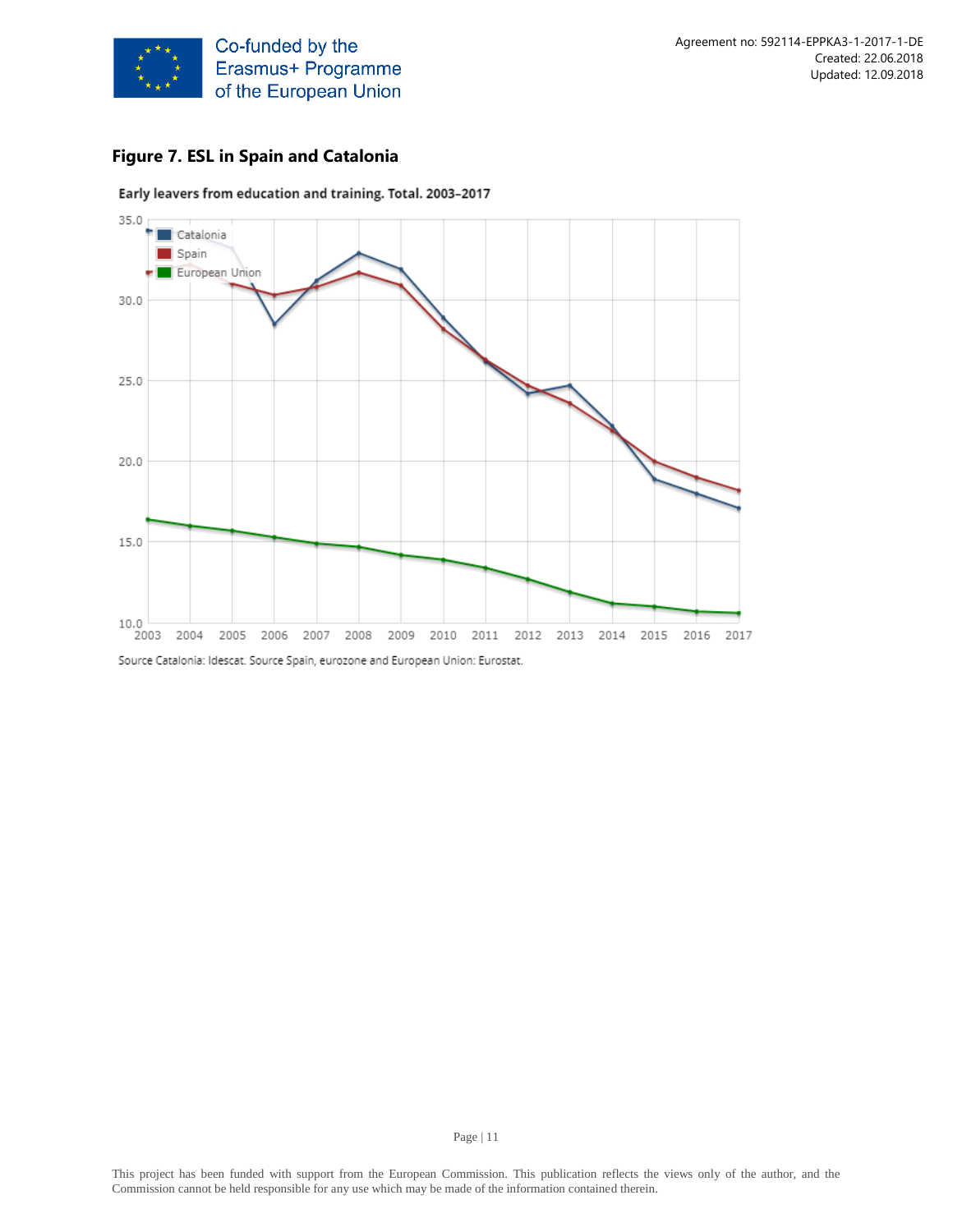

# <span id="page-11-0"></span>**State of ESL in Minority Groups**

Early school leaving is particularly high among Roma population. According to the European Union Agency for Fundamental Rights (FRA 2016), the European target of 10% might be unachievable by 2020 for Roma in all the countries surveyed (see figure 8).





Source: European Union Agency for Fundamental Rights 2016.

According to an FRA survey, in 2015 67% of Roma were early school leavers in Bulgaria and 70% in Spain. The figure demonstrates that the gender gap is highest in Bulgaria.

#### <span id="page-11-1"></span>**State of ESL of Migrants**

According to the European Commission, over the next few years, achieving the target may become particularly challenging in countries that have received large numbers of migrants. Many of the children will have been out of formal schooling for considerable periods, may have had little formal schooling, or will have received their education in a different language (EC, Education and Training Monitor 2017).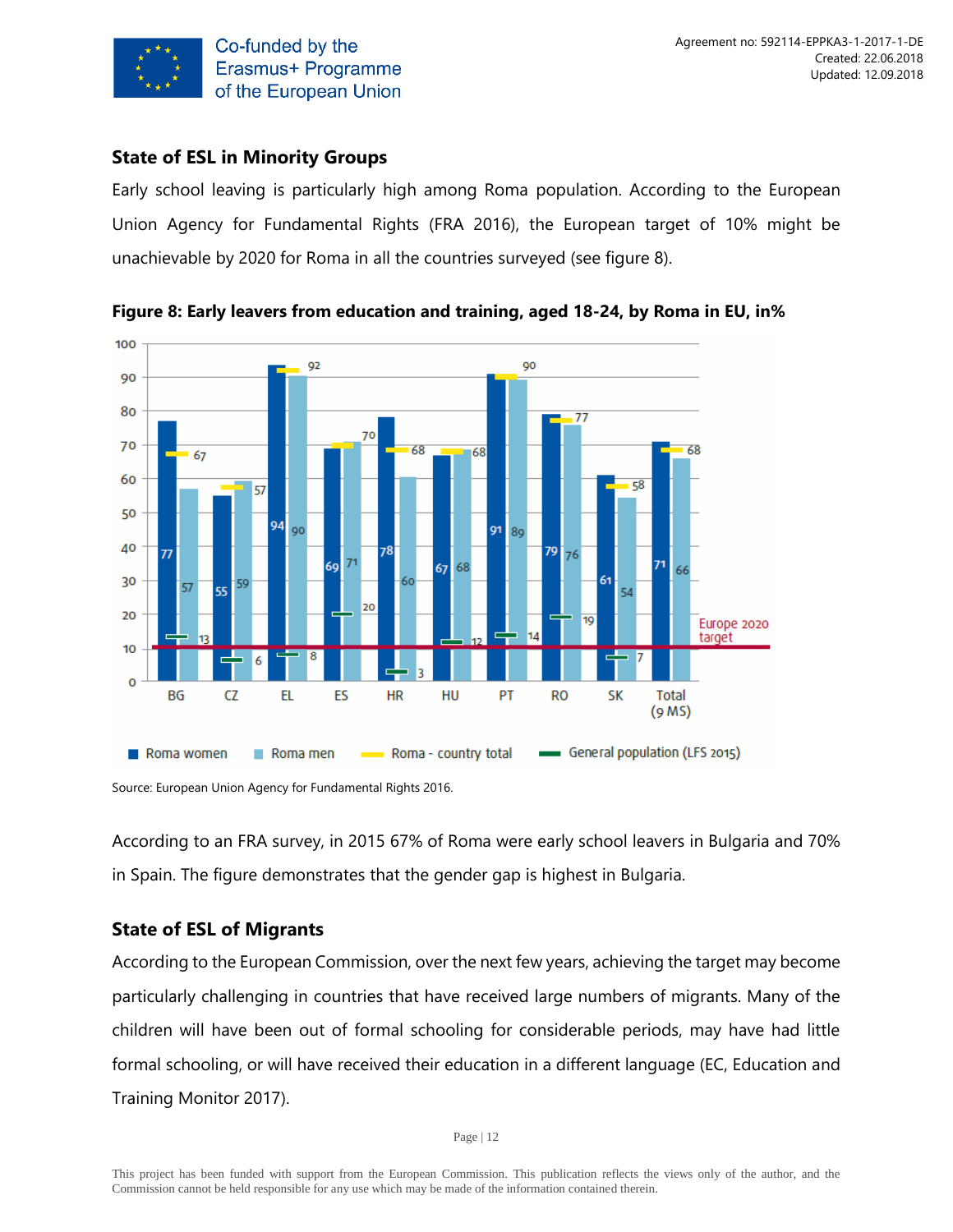

As can be seen from the table below, on EU average, foreign-born young people (aged 18-24) are more than twice as likely as their native-born contemporaries to be out of school: 9.8% against 19.7%. Achieving/ maintaining the target may become particularly challenging in Belgium, Cyprus, Germany, Greece, Italy, Slovenia and Spain.

| Early leavers from education and training (age 18-24) |         |           |            | Greece             | 5.5  | 18.1      | 12.6      |
|-------------------------------------------------------|---------|-----------|------------|--------------------|------|-----------|-----------|
| Native-born vs Foreign-born in 2016 in %              |         |           |            | <b>Hungary</b>     | 12.4 | <b>NA</b> | <b>NA</b> |
| Country                                               | Native- | Foreign-  | Difference | <b>Ireland</b>     | 6.5  | 5.2       | $-1.3$    |
|                                                       | born    | born      | Foreign vs | <b>Italy</b>       | 11.8 | 30        | 18.2      |
|                                                       |         |           | Native     | Latvia             | 10.1 | <b>NA</b> | <b>NA</b> |
| <b>EU Average</b>                                     | 9.8     | 19.7      | 9.9        | Lithuania          | 4.8  | <b>NA</b> | <b>NA</b> |
| <b>Austria</b>                                        | 5.5     | 14.7      | 9.2        | Luxembourg         | 4.1  | 8.5       | 4.4       |
| <b>Belgium</b>                                        | 7.6     | 17.8      | 10.2       | <b>Malta</b>       | 19.5 | <b>NA</b> | <b>NA</b> |
| <b>Bulgaria</b>                                       | 13.8    | <b>NA</b> | <b>NA</b>  | <b>Netherlands</b> | 7.9  | 8.3       | 0.4       |
| Croatia                                               | 2.7     | <b>NA</b> | <b>NA</b>  | <b>Poland</b>      | 5.2  | <b>NA</b> | <b>NA</b> |
| <b>Cyprus</b>                                         | 4.6     | 18.2      | 13.6       | Portugal           | 14   | 14.3      | 0.3       |
| <b>Czech Republic</b>                                 | 6.6     | 10.8      | 4.2        | <b>Romania</b>     | 18.6 | <b>NA</b> | <b>NA</b> |
| <b>Denmark</b>                                        | 7.2     | 7.9       | 0.7        | Slovakia           | 7.4  | <b>NA</b> | <b>NA</b> |
| <b>Estonia</b>                                        | 10.9    | <b>NA</b> | <b>NA</b>  | Slovenia           | 4.4  | 15.6      | 11.2      |
| <b>Finland</b>                                        | 7.6     | 15.1      | 7.5        | <b>Spain</b>       | 16.1 | 32.9      | 16.8      |
| <b>France</b>                                         | 8.2     | 16.3      | 8.1        | Sweden             | 5.9  | 15.2      | 9.3       |
| Germany                                               | 8.2     | 23.1      | 14.9       | UK                 | 11.5 | 9.4       | $-2.1$    |
|                                                       |         |           |            |                    |      |           |           |

Source: based on Education and Training Monitor 2017/Country analysis indicators.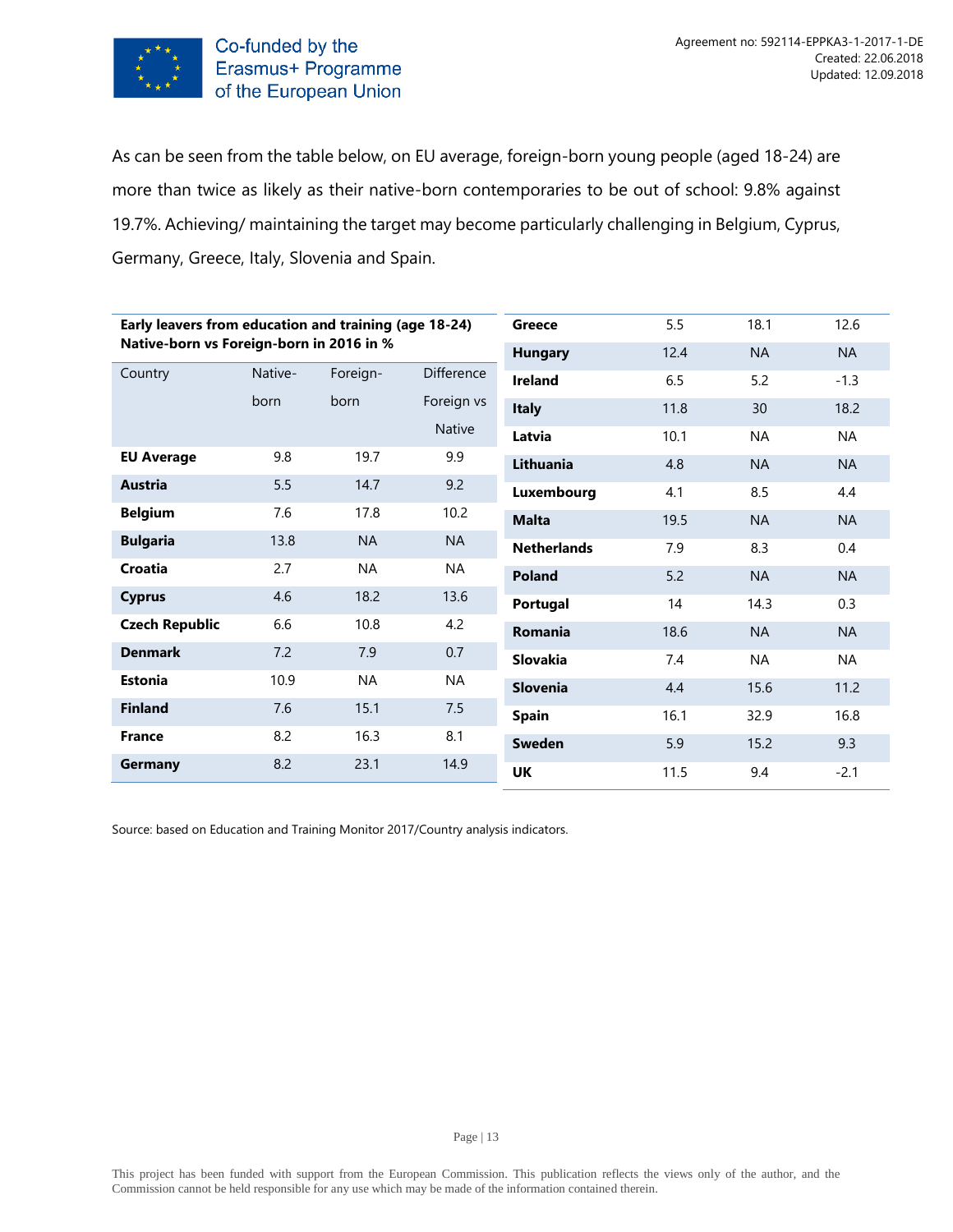

In summary, from the differences that have been presented in the second part of the analysis, it can be stated that the state of ESL is the best in Lithuania. Compared to other partner countries – Bulgaria, Italy and Spain, Lithuania has no severe ESL issues such as a minority group like Roma or migration. Unfortunately, there is no statistics found on city-urban-rural disparities in Lithuania, so there is no way to compare with other countries.

Based on demonstrated country differences, diversified policy measures must be applied according to:

- $\triangleright$  degree of urbanization (Bulgaria)
- $\triangleright$  regional challenges (Spain, Italy, Bulgaria)
- $\triangleright$  target groups at high risk of leaving education and training early:
	- **E** students from socially disadvantaged backgrounds
	- **E** students from a migrant background (Spain and Italy)
	- **E** students with minority/Roma background (Bulgaria and Spain)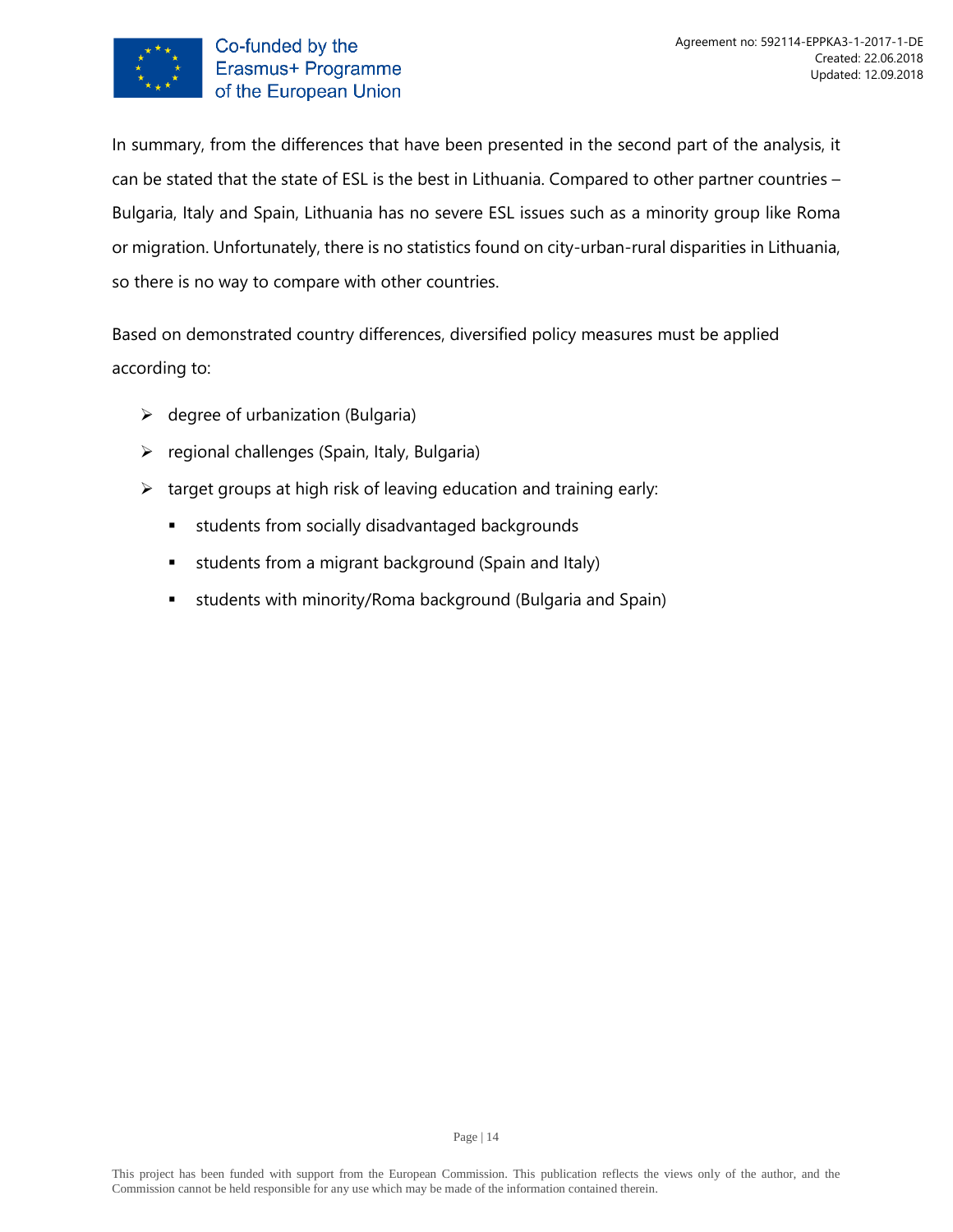

# <span id="page-14-0"></span>**Good Practices in Reducing Early School Leaving**

# <span id="page-14-1"></span>**BULGARIA**

THE SEVENTH SECONDARY SCHOOL "KUZMAN SHAPKAREV" - BLAGOEVGRAD is one of the schools in Western Bulgaria, where there are no ESL. The annual statistical in-depth analysis of the preventive activities that accompany the school year work shows that this is mainly due to the consistent policy of the educational institution towards realising activities underlying its Development Strategy under the principles of:

- Carrying out activities to prevent bullying and violence, as well as activities to motivate and overcome problematic behaviour, which are an expression of the common will and the coordinated efforts of all participants in the educational process;
- Publicity and transparency of overall policy;
- Through the school's website and media partnership, documenting problematic and risky situations and good practices;
- Feedback with institutions, parents, pedagogical counsellor, class teachers, students and teachers;
- Succession by preserving traditions and not forgetting the good old, equality of all priorities in the development of the educational institution;
- Identification of risk factors report analyses of pedagogical counsellor and class teachers.

# Measures against early school leaving caused by early marriages and childbirth:

A provision of continuous teenager awareness of their sexual development as well as their inclusion in training seminars and lectures, provide topics relevant to youth development in the thematic teachers' plans; ensuring the possibility for continuing school in a self-dependent form of education. Main guidance pathways in partner schools (personal, social support for students, involvement of outside authorities).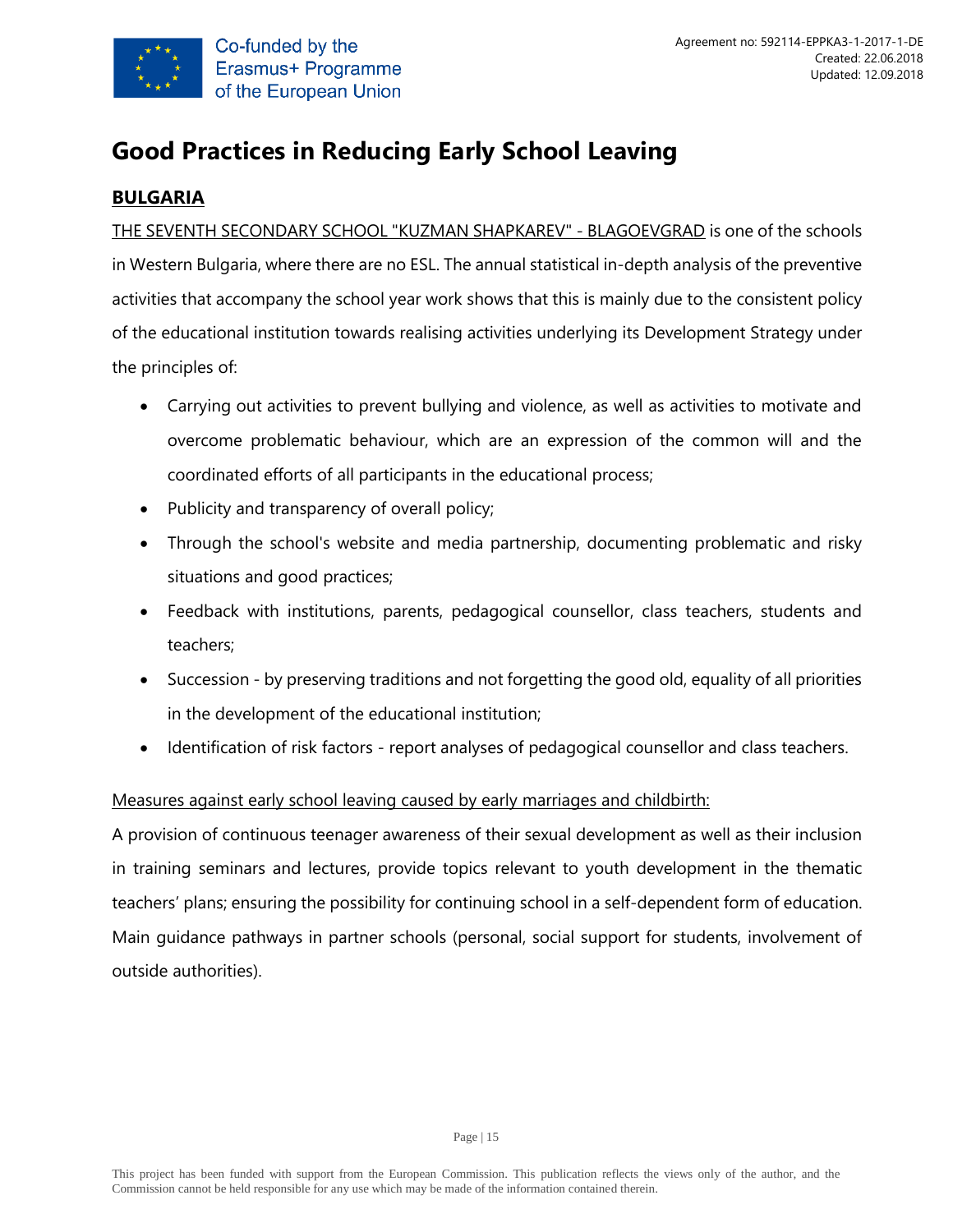

# **Practice Enterprise Methodology in Secondary School ASEN ZLATAROV**

EASTERN BULGARIA, 240 students from I to XII class

Since 2011, Secondary School "Asen Zlatarov" has been registered with the Bulgarian Centre of Training Firms and successfully applies the method of Practice Enterprises in classes for project work in XI class and in practice classes in XII class, as the idea is for the students to get the most practical skills and knowledge with which to compete with their peers from the bigger cities in the labour market.

Thus, in 2011, the first Practice Enterprise "Greenrest" Ltd. was created by students from the XI class, who accepted the challenge to work in a team. All the students were very motivated, used their creativity, entrepreneurial thinking and despite the lack of a business mentor in their region, succeeded in building a strategy of a company refracted through the prism of their imagination, whose purpose was to fill the market niche in their territory.

The method of Practice Enterprise in Secondary school "Asen Zlatarov" has become a promotional message to those who have to make their choice of a profession in IX class. With organising "Profession Days", "Open Doors Day", in which former and present students who had been PE trainees share thoughts and experience, answer questions, present their work in the Practice Enterprise over the years. They motivate those who come after them not to give up the chance they are given. They have the opportunity to get involved in the work of Practice Enterprise, to give freedom to their creative ideas and be enterprising and not afraid. That is how, within three years, it came to the registration of the second Practice Enterprise "Biofuture".

In September 2014 Secondary school "Asen Zlatarov" participated in the project "Practice Enterprise at School - an innovative educational solution against early school leaving", under the European programme ERASMUS + KA2. The aim of the project: Carry out a study and create a learning enterprise model to develop key, social, ICT and entrepreneurial skills for 14-16-year-olds at risk of early school leaving and applying the model in an international context with a two - year duration, from 2014 to 2016. The Practice Enterprise training method proved to be really motivating and keeping students at school and in class. In 2015, a third Practice Enterprise "Village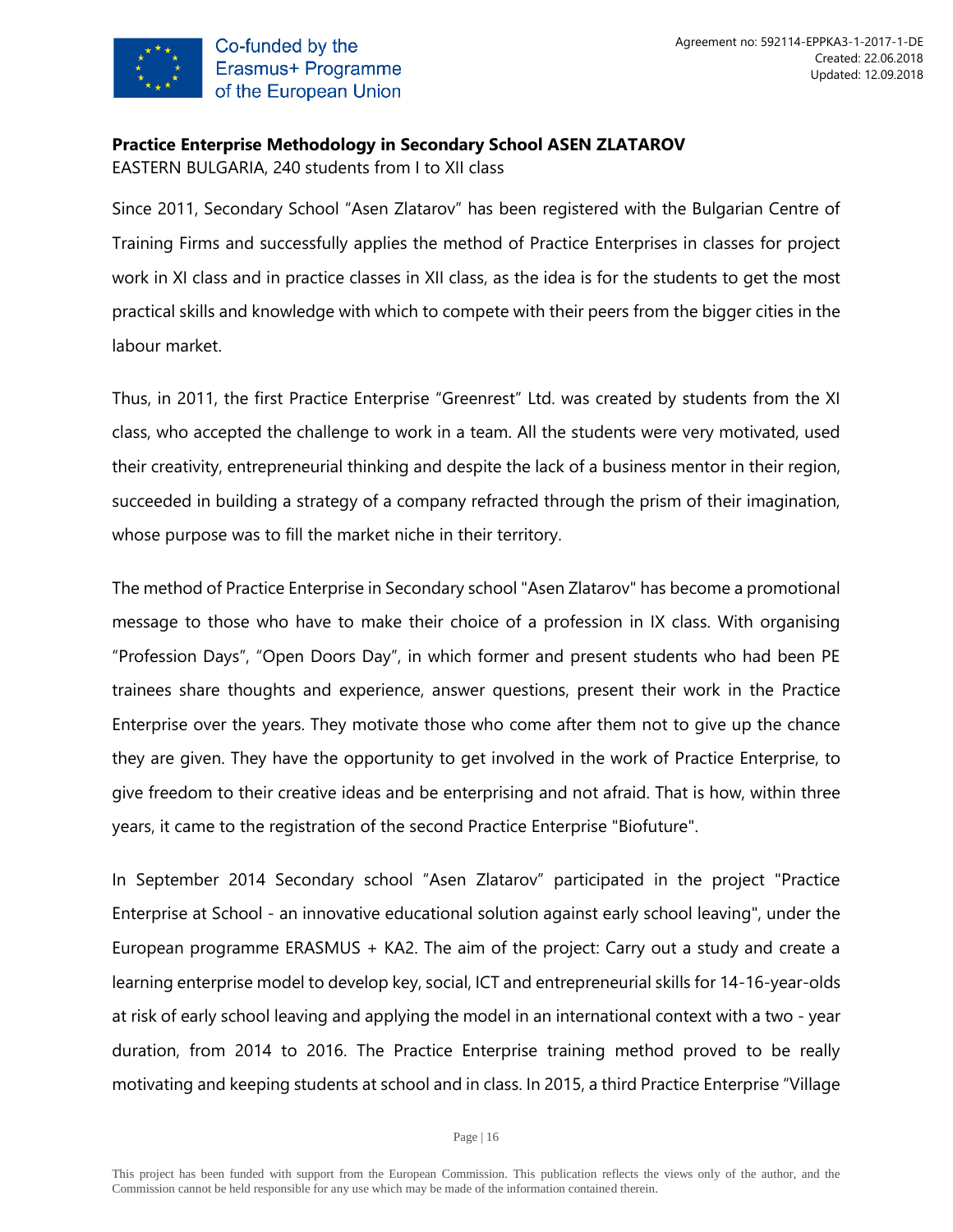

#### Co-funded by the Erasmus+ Programme of the European Union

Bakery" was established. Despite the varied group of the students, of Bulgarian, Roma, Bessarabian origin, they put lots of efforts and worked hard to strengthen the position of SU "Asen Zlatarov" among other schools and proved that it had a lot to give its students in the direction of professional training. In "Asen Zlatarov" Secondary School, from September to June, there was a large-scale awareness campaign among parents and students finishing primary education, why to choose this school and what skills and experience they would acquire as knowledge. Organising parents' meetings, general and individual conversations with teachers in vocational subjects, going over the class rooms, answering questions, doing inquiries. Each year, in April, in "Asen Zlatarov" school "Profession Days" event is held. The event is organised by students from the X, XI, XII classes. They use presentations, video films, stand construction to demonstrate to students from VI and VII classes, teachers, parents and the public what they have studied, with an emphasis on the students' work and achievements, in the Practice Enterprise over the years. The career guidance of the students at the municipal level is also carried out through the Centre for Career Guidance - Dobrich. In connection with their transition from one education level to another and from education to the labour market, the Centre provides information on the types of training in the secondary and higher education system as well as on the characteristics of the professions and profiles in the school system. Individual and group work is carried out with students of all levels of school education.

#### <span id="page-16-0"></span>**ITALY**

#### **"Diritti a Scuola" Project**

The Diritti a Scuola project works to cut dropout rates in certain schools in Puglia, Italy to below 10%, while increasing inclusion and employability, particularly of youngsters with learning difficulties or from disadvantaged backgrounds. Full and part-time teaching staff joined head teachers in delivering the project.

The key objectives were to improve the study of language and science at primary level and to raise standards for the teaching of Italian and mathematics in secondary schools.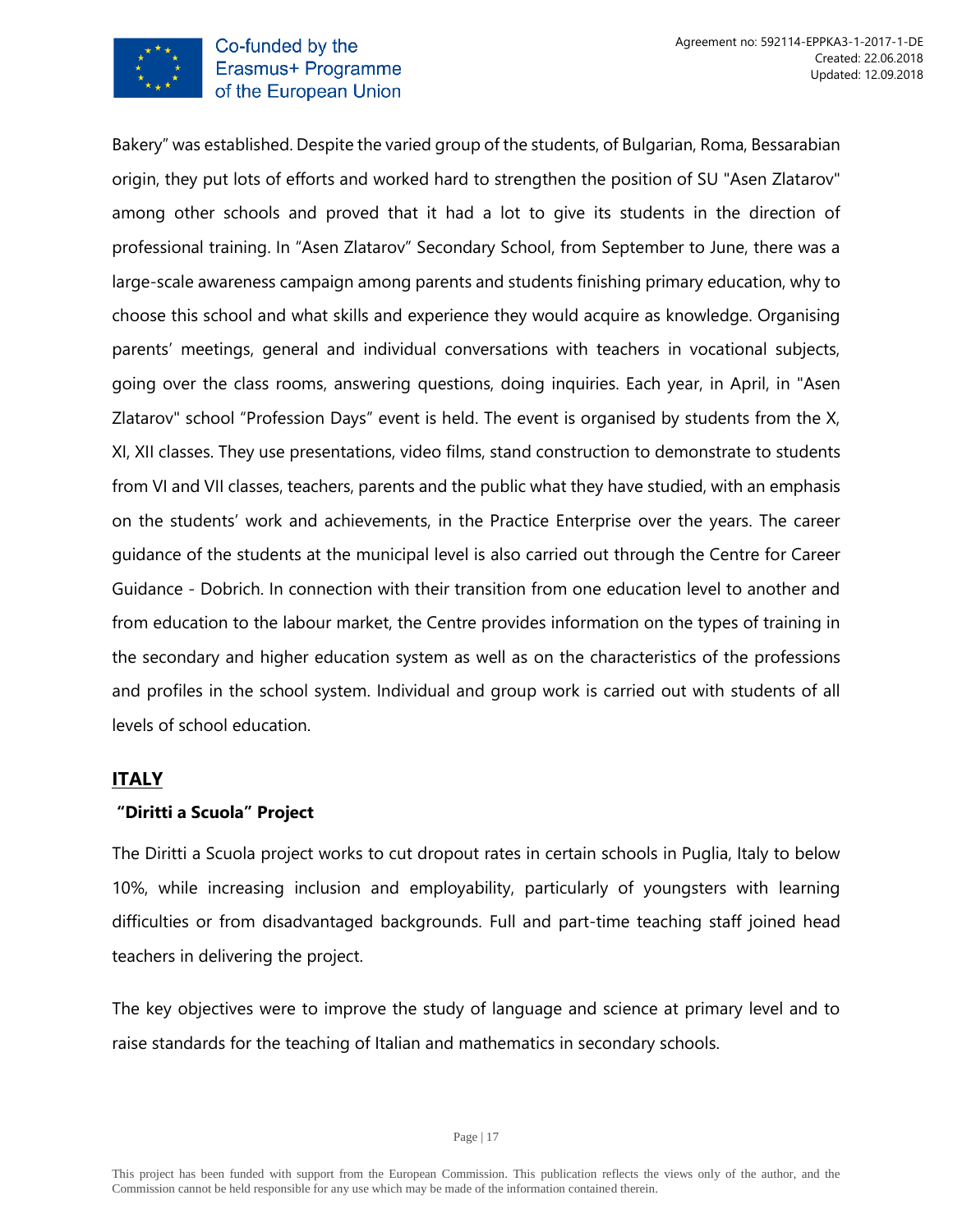

The project also provided counselling, vocational guidance and intercultural mediation services to children and their families. These services were particularly focused on helping students from poor backgrounds and migrant communities.

Some of the biggest impacts have come through the help desk providing information, guidance and psychological support. More than 50.000 students (about 30% of those enrolled in the schools involved in the project) and 10.000 families have used it. Many of these were from non-Italian backgrounds and made extensive use of the cultural mediation service. The early school leaving rate in Puglia decreased from 24.5% in 2009 to 16.9% in 2016 (the national average was 13.8% in 2016)

#### **Implementation of School Reforms**

A major school reform was approved by the parliament in July 2015.

The main points of the reform concern:

#### *Recruiting and training secondary school teachers*

As foreseen by the 2015 school reform, Italy has put in place a new system for recruiting and training secondary school teachers. The aim is to put an end to the long waiting lists for entering the teaching profession (*graduatorie ad esaurimento*) by introducing a form of tenure track for aspiring teachers and to ensure that they receive a high-quality initial education.

From now on graduates in possession of a *laurea magistrale* who want to become teachers will participate in a public competition to be admitted to a three-year initial teacher education managed jointly by universities and schools (*Percorso triennale di formazione, inserimento e tirocinio – FIT)*. The course combines formal learning with two years' teaching apprenticeship, which is remunerated. Upon successful completion of the third year, teachers will be offered a permanent contract. The selection procedure will be held every two years starting in 2018. In order to be eligible for the selection process, aspiring teachers must have obtained 24 university credits in relevant fields (psychological, anthropological, pedagogical) or teaching methods as part of their degree or education.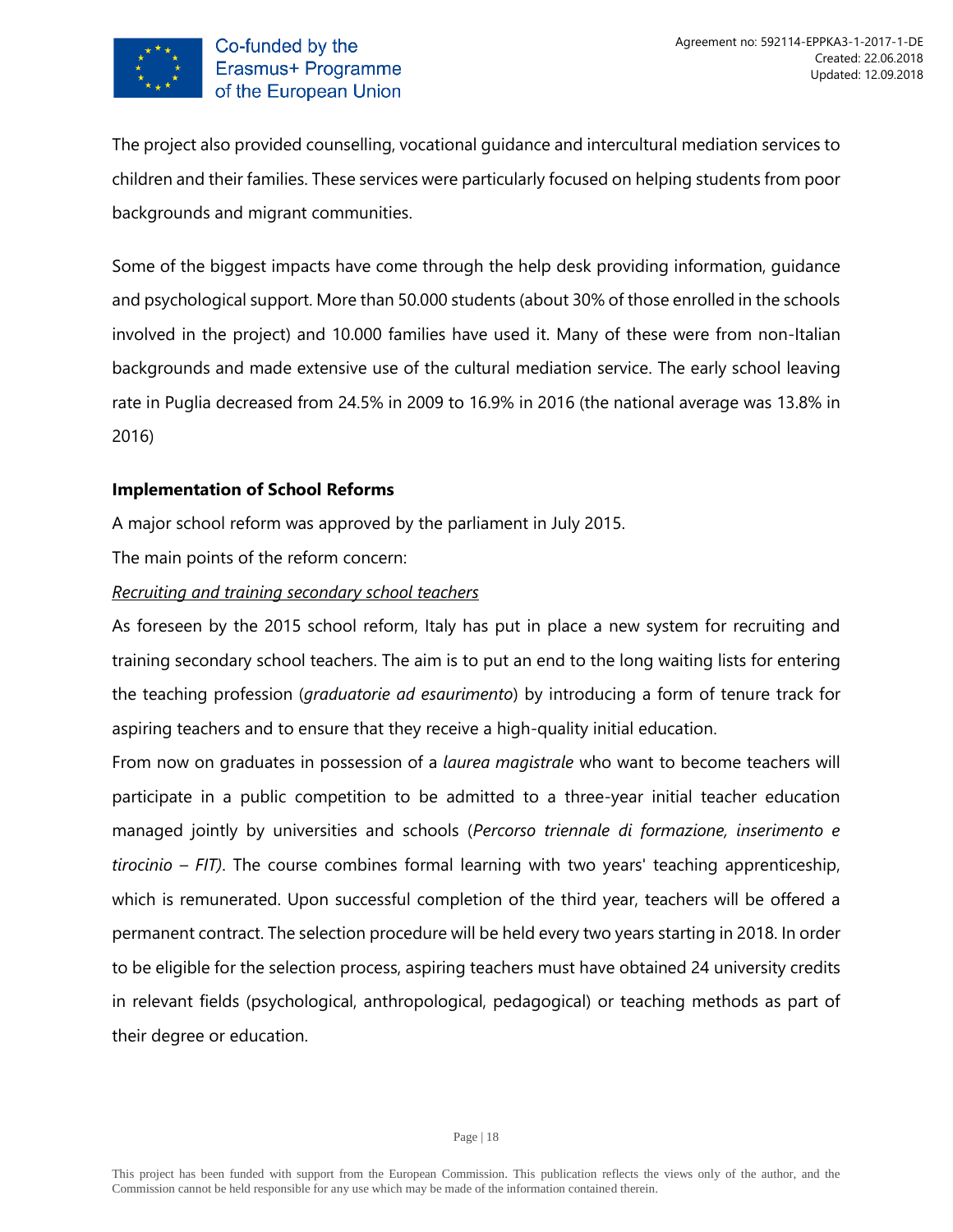

# *Curriculum*

Some subjects have been introduced or strengthened: music, arts, economics, law and sports. In particular, introducing/strengthening economics may help raise Italian students' financial literacy levels, which are very low by international standards (OECD 2014b). Upper secondary schools have some flexibility to set their own curriculum by introducing optional subjects.

# *Digital and language skills*

The reform included a national three-year plan ('Piano Nazionale Scuola Digitale') to strengthen digital competences among teachers and students and improving internet connections in schools; as well as opportunities for introducing the 'content and language integrated learning' (CLIL) methodology from primary level onwards.

# *Work-based learning*

The school reform also strengthened work-based learning in upper secondary schools and vocationally-oriented tertiary education. Traineeships have become compulsory for students in the last three years of upper secondary education. This measure is a step in the right direction as it could help education and training to better meet the labour market needs.

# <span id="page-18-0"></span>**LITHUANIA**

# **"Initiative for Municipalities"**

At the end of 2015, the Ministry of Education and Science, in cooperation with the Education Exchanges Support Foundation (by implementing the projects "Euroguidance" and "eTwinning"), announced a project "Initiative for Municipalities". The key goal was to provide the selected municipality and suggested schools with expert, methodological and other support. Taking the presented material and arguments into account, the municipality of Kupiškis was selected. The main arguments were as follows: large percentage of students receiving free meals (83%), a large number of missed lessons per student, a large number of students with special educational needs at the suggested schools, lower results of standardized tests (of 4-class and 8-class students) in comparison with the country average and relationship between students and teachers that could lead to better learning results. Five schools of Kupiškis region decided to accept changes and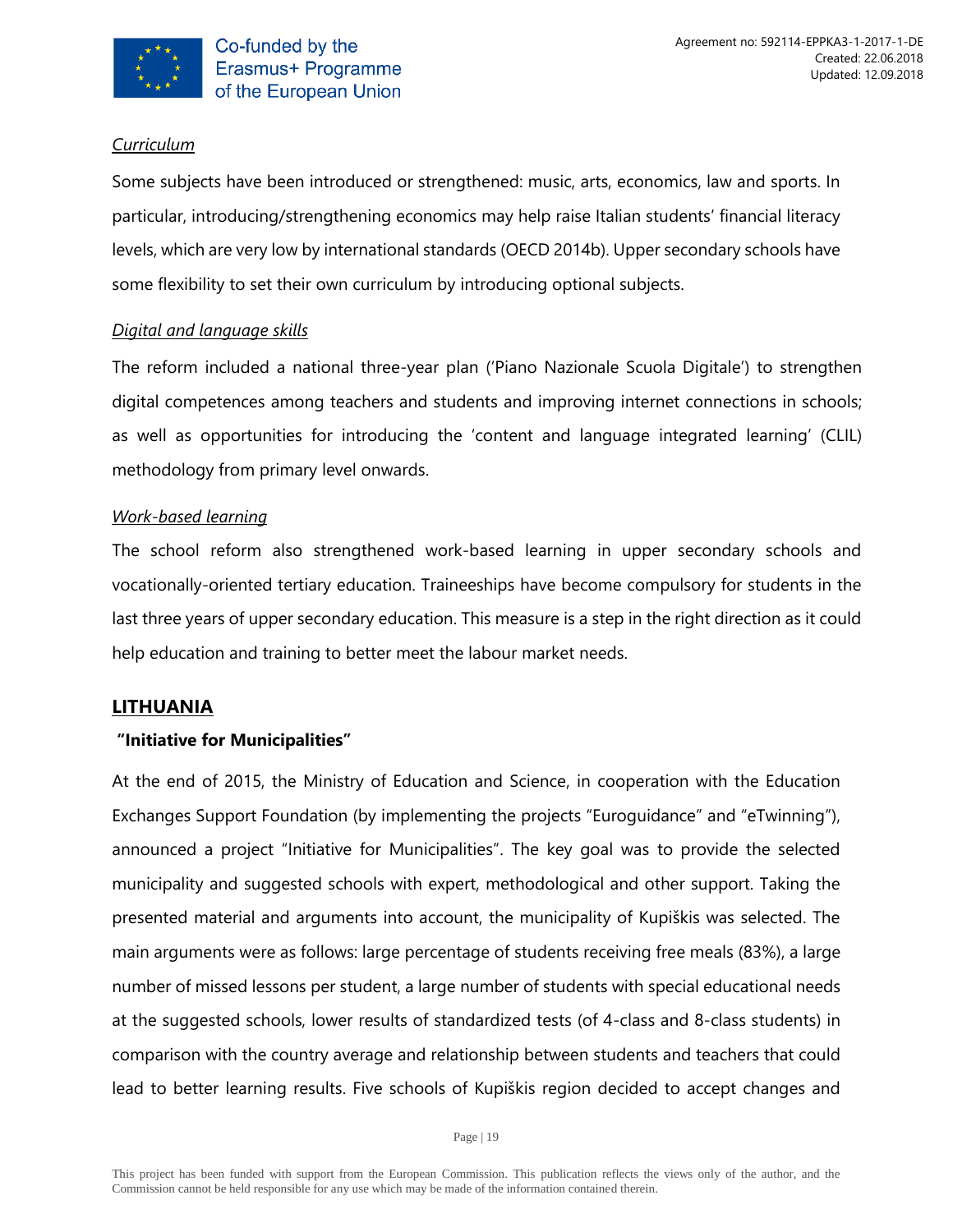

improve the educational process by increasing learning achievement of students. The experts engaged in the project, namely school heads, eTwinning ambassadors, psychologists and other specialists, analyzed the causes of low achievement of students and continue to provide these schools with different kinds of support according to the situation of each school. The final goal of this initiative is not only to initiate positive change related to low achievement at the selected schools but also to present methodological and strategic recommendations with long-term impact adjusted to tackle the low achievement problems at the national and municipal level.

#### **Teacher Qualification Improvement Programme for Productive Learning**

On 4 July 2017, the Teacher Qualification Improvement Programme for Productive Learning was approved by Order No V-553 of the Minister of Education and Science of the Republic of Lithuania. The programme is intended for teachers striving to organize productive learning. The purpose of the programme is to provide teachers with knowledge of productive learning organization and to develop competences, necessary for enhancing students' opportunities of choosing education, efficiently to teach students who have learning difficulties and who have lost motivation for learning taking into account each student's educational interests, support and service needs, their parents' and guardians' expectations, by motivating each student to acquire upper secondary education and to choose a further education and professional career path.

#### <span id="page-19-0"></span>**SPAIN**

#### Catalonia

#### *Porta d'accés -Fundació SER.GI*

The program is developed in various municipalities of the Girona province with the goal of accompanying students that leave ESO studies. This project creates links between students, tutors and families in order to better know their interests and skills. The input of families is especially important in the case of people who are younger, between 16 and 19 years, and is based on gender characteristics. It runs with around 130 students focusing on emotional aspects. The facilities are from the municipality.

(*<http://www.fundaciosergi.org/projectes/portadacces-girona-territori-integral-taller-exis>*)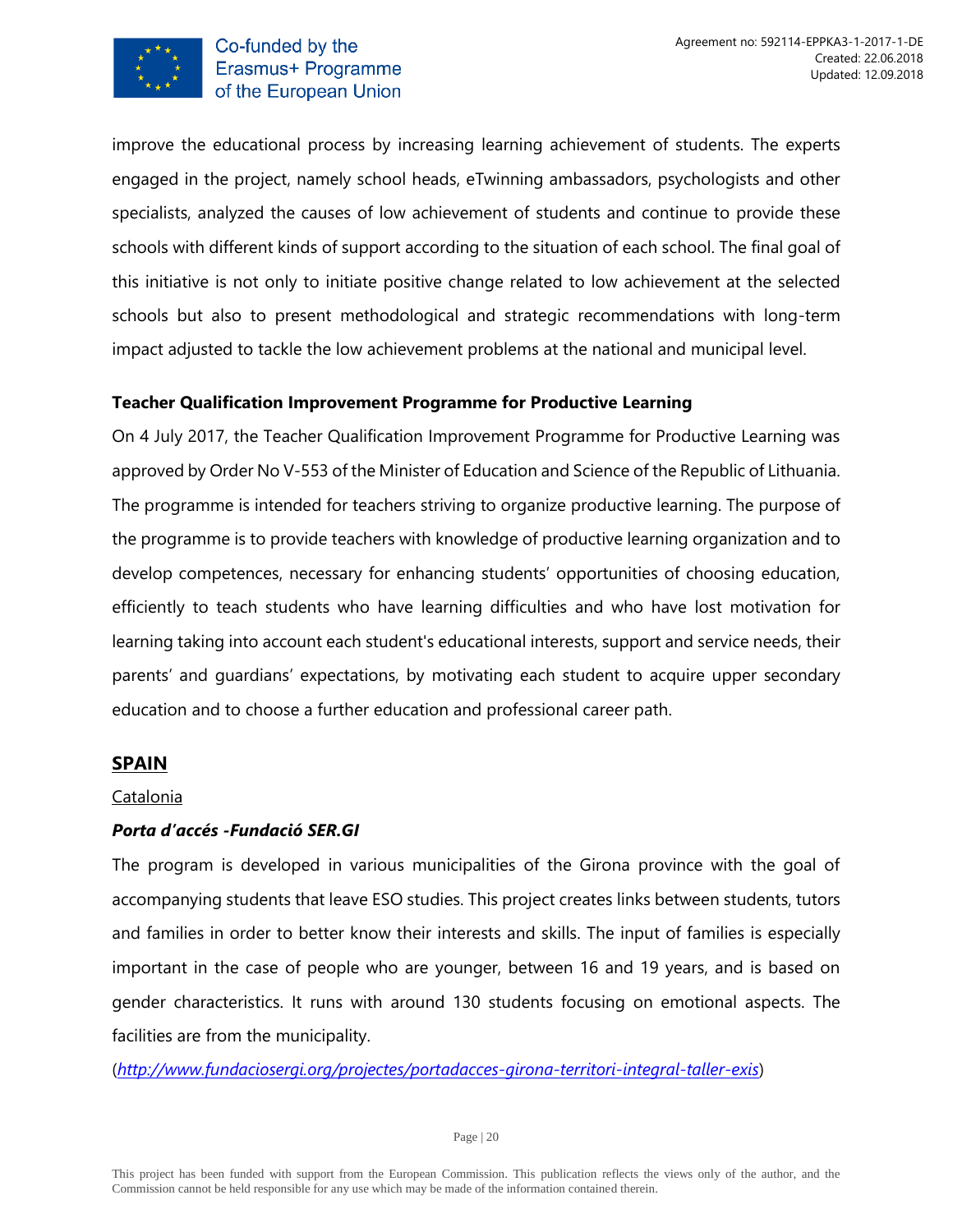

## *Training in different units in different VET courses - City Council of Granollers*

The program is for youth with a Secondary School certification who decided not to continue with further studies. The reason is the disconnect they had with higher studies. The programme tries to encourage them to find the proper subject according their skills and intentions.

# *Aprenem compartint - Secretariat d'Entitats de Sants with the collaboration of the District of Sants-Montjuïc [\(http://www.secretariat.cat/espai-deures](http://www.secretariat.cat/espai-deures)*

This project promotes scholarly reinforcement in order to increase the motivation and the learning of students with extra difficulties. The project, which launched three years ago, is open to students of primary and secondary education and is carried out with a group of students under a professional and two or three volunteers. Some activities are done in school and some out of school. Currently the project has five volunteers.

#### Spain

The following city councils (Alicante, Cartagena (Murcia), Chiclana de la Frontera (Cádiz), Culleredo (A Coruña), Gijón (Asturias), Los Palacios y Villafranca (Sevilla) and the Mancomunidades de Municipios de la Safor (Valéncia)) have a recognition for their good prevention practices in ESL. All of them have the same general goal: extending the right of education to all youth and extending the right to education to all children under sixteen-years-old.

#### *Specific objectives:*

1. Reduce ESL and no-schooling.

2. Increase the educational level of the population, enabling them to obtain a basic qualification that allows them either to continue studying or to insert themselves in the job world.

3. Detect the child and adolescent population under risk of ESL

4. Competence and skills of teachers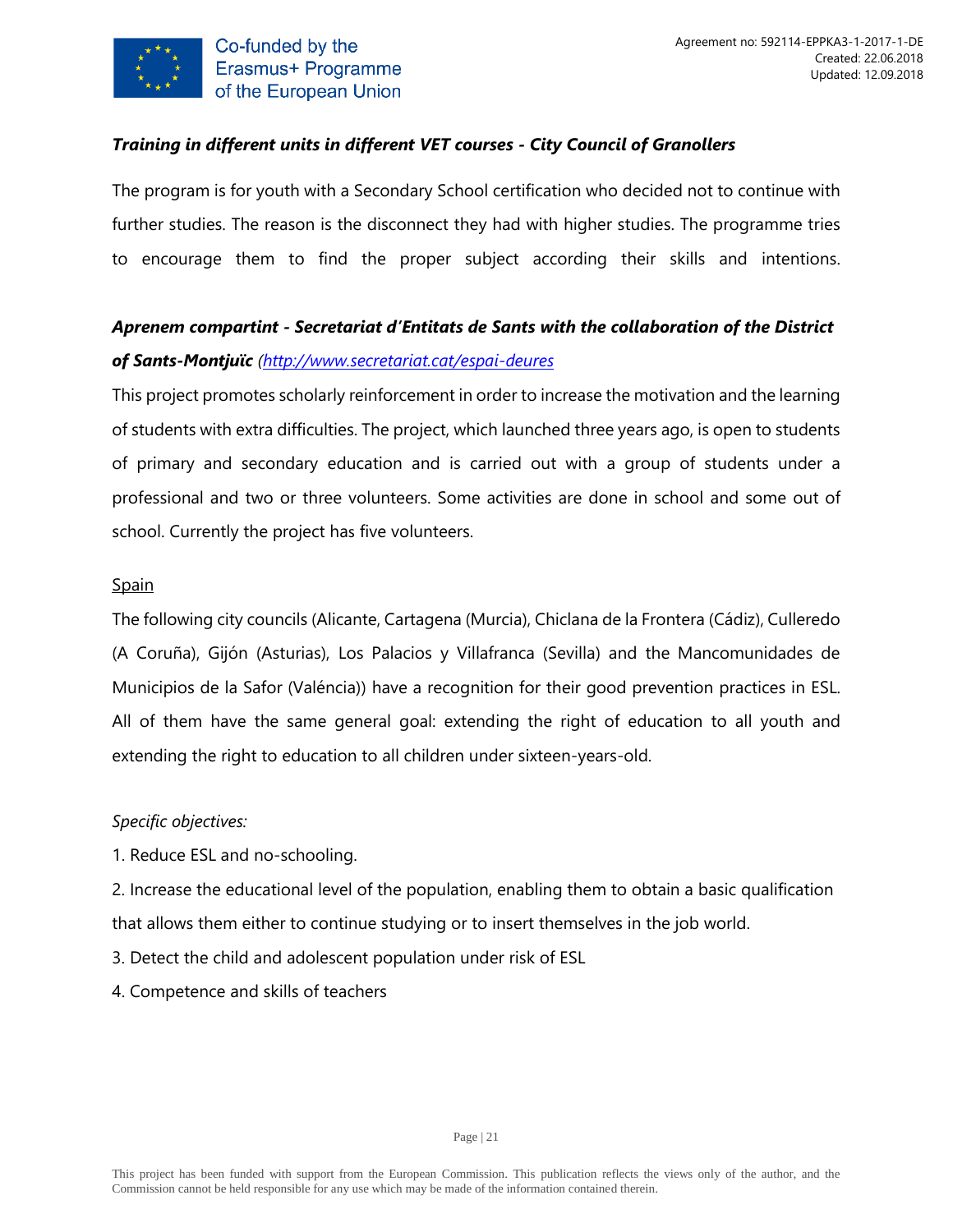

*The main aspects of the evaluation teaching framework are:* 

- a) To improve the teacher training.
- b) To be a part of the professional development of teachers.
- c) To assess and certify teachers' competencies.
- d) Determine a set of competencies organised into different levels.
- e) Not only teachers are considered for the evaluation process, but also schools too.
- f) In some schools external and internal assessment procedures are included.

In Spain, there are two frameworks related to the assessment of teachers' competences. The Ministry of Education provides one framework related to digital skills and the other one, as in Austria, is the international framework called TALIS. This framework started in 2013. The aim of the project is to present a common framework that can work as an example for future teaching plans for teachers, and even for the assessment of teachers related to digital skills.

- To facilitate a common framework to describe digital competencies
- To improve the digital competencies in teachers
- To have a list of minimum abilities that teachers need related to ICT
- To help teachers assess the digital competence
- To change methodological aspects in education, thanks to the implementation of ICT

There are three main lines of action within this framework:

- Common framework
- Plan to assess and certificate teachers and schools
- Improving digital ICT

One significant result of TALIS for Spanish teachers was the percentage of teachers who collaborate with others, specifically going to other colleagues' classes or collaborating by providing help or feedback to other colleagues.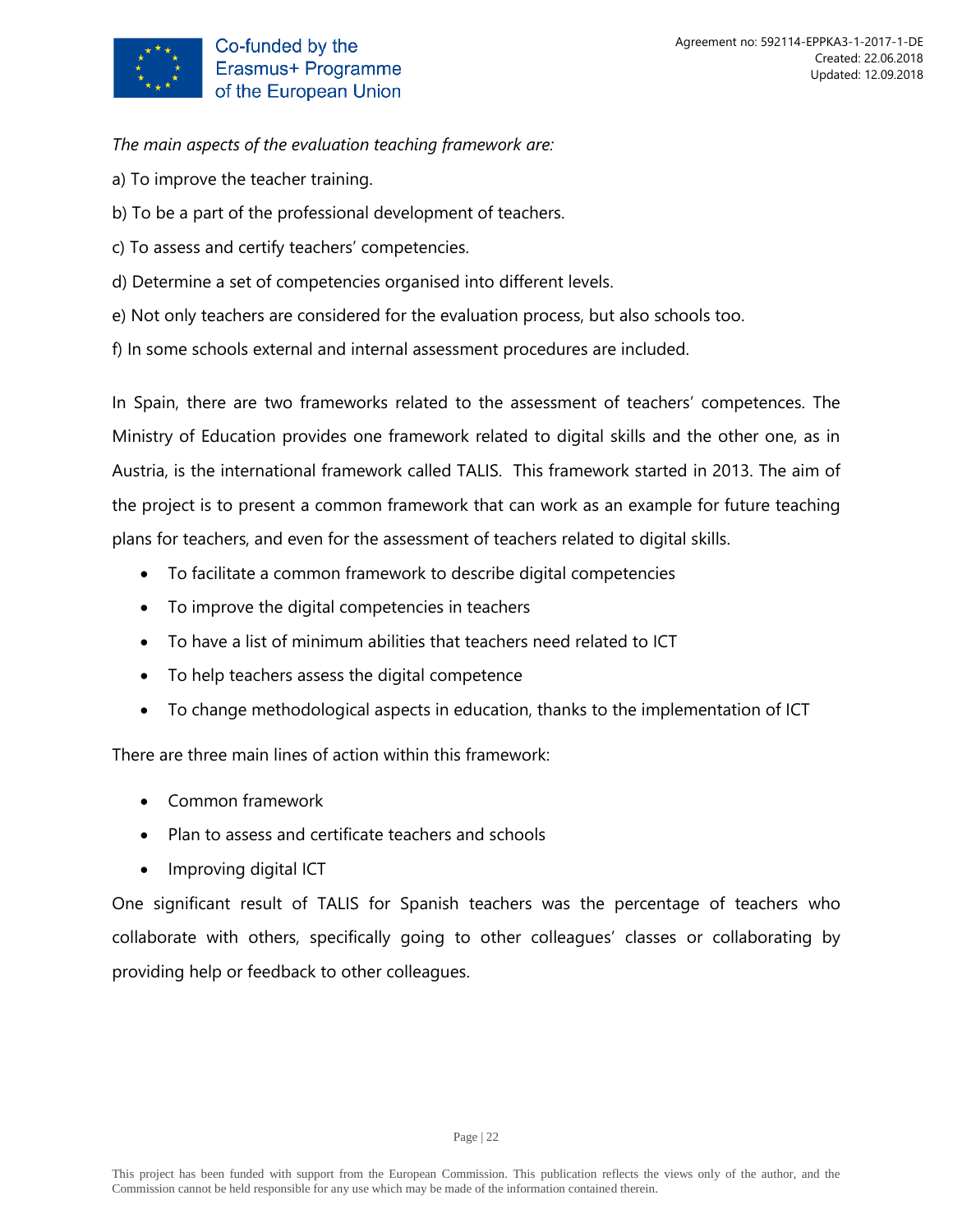

In Spain, some conclusions of this project are:

- $\triangleright$  Teachers do not participate with others in activities related to the school.
- $\triangleright$  Courses they receive are related to personal interests, not environmental interests.
- $\triangleright$  Teachers do not use active methodologies in class.
- $\triangleright$  Teachers do not research in class.
- $\geq$  3/4 teachers say they never or almost never follow activities to improve professional aspects.
- ➢ Teachers can collaborate and share resources or materials, but not share activities or develop projects together. Spain is the country that shows the biggest difference in these aspects, so it is the country with the lowest level of professional collaboration, but the highest level in materials exchanges.
- $\triangleright$  Teachers that teach math show a particular point of view about teaching and their activity as teachers.
- $\triangleright$  Teachers who collaborate are more satisfied with their work.

#### <span id="page-22-0"></span>**OTHER COUNTRIES**

#### AUSTRIA

Austria continues to implement measures to foster integration of refugees and migrants. Education measures focus mainly on language learning and induction into schools including through transition classes. The 'Transition phase at Austrian VET schools and colleges' programme, started in the academic year 2015/2016, is showing some promising results. Additional support is provided to teachers, among other means through intercultural teams. The June 2017 integration law makes it compulsory for migrants to attend language and culture/values courses and obliges each asylum seeker to sign a declaration of integration.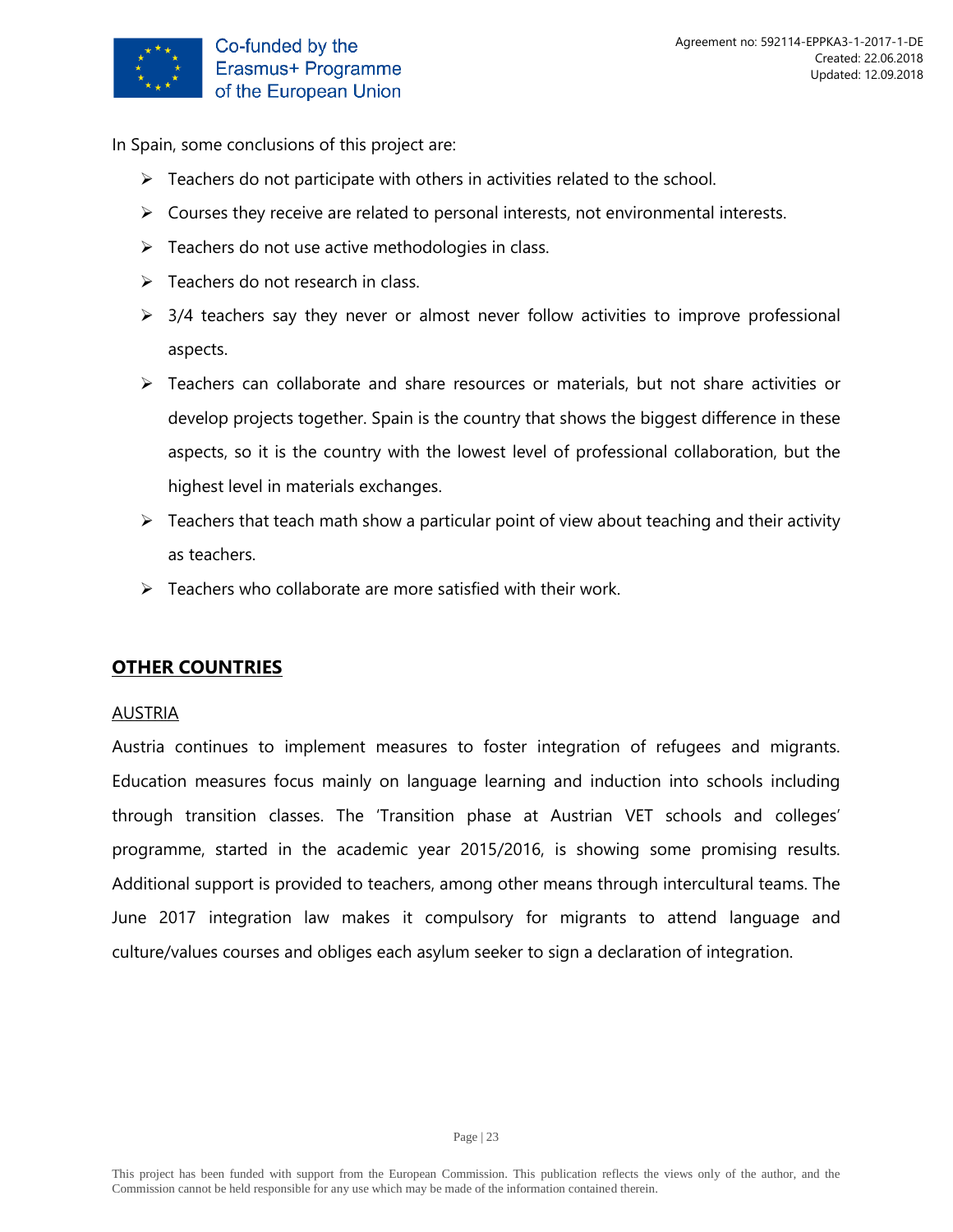

#### **GREECE**

Efforts are being made to improve participation of Roma in education. To advance schooling for disadvantaged groups in 2016 the Ministry of Education, Research and Religious Affairs (MoE) launched a 'Programme for the Integration and Education of Roma Children,' co-funded by the EU structural funds. The programme focuses on improving access and participation of Roma children in early childhood education and care, their systematic schooling in primary and secondary education and the re-integration of early school leavers. Despite obligatory school attendance for all children of compulsory school age, attendance by Roma children in this age group was estimated at only 69% in 2016. School segregation, reflecting the concentration of Roma in particular districts, remains a problem. Almost half (48%) of Roma children aged 6-15 attend schools where all or most of their classmates are Roma (FRA 2016).

#### **GERMANY**

Germany is fostering diversity in schools and reducing early school leavers through improving teachers' competences. Since March 2015 Germany has been promoting the advantages of ethnocultural diversity. The joint recommendation 'Teacher education for a school of diversity' (Lehrerbildung für eine Schule der Vielfalt) published by the Standing Conference and the German Rectors' Conference (HRK) on social inclusion addressed many facets of diversity. The recommendation covers different abilities, as well as 'particular initial conditions', e.g. language, social living conditions, cultural and religious orientation, gender, and special abilities and talents. Germany also introduced the 'Action Framework for Reducing the Number of Early Leavers from Education and Training', which calls for the overall improvement of the knowledge and skills of teachers. This involves tackling the pedagogical and psychological foundations of teaching and learning through initial teacher education. This includes training in analysing students' competences, adapted forms of learning assessment and providing individually tailored learning support.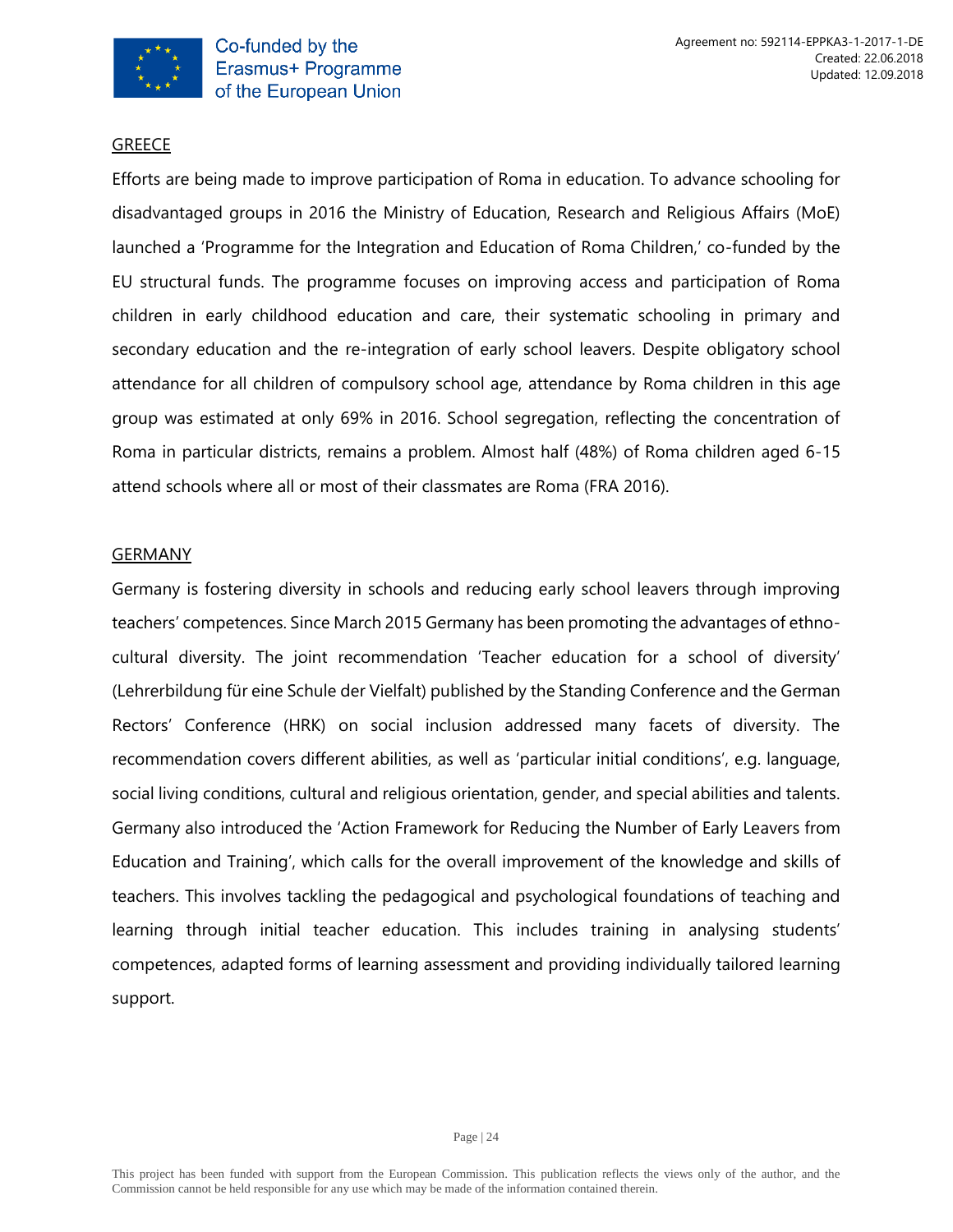

#### **NETHERLANDS**

The downward trend in early school leaving continues. In 2016, the rate of ESL stood at 8% - the Europe 2020 national target has been achieved. The Netherlands monitors the number in the age group 12-23 who leave school without a 'start qualification'. number of dropouts fell from 71.000 in 2001/2002 to less than 23.000 in 2015/2016. The goal is to bring this below 20.000 by 2021. Preventing ESL is achieved through a regional approach in which municipalities work with schools, employers, youth organisations and other partners, coordinated by regional support hubs (Regionale Meld- en Coördinatiefunctie, RMC). In 2016, all 39 regions renewed their covenants with partners for a further four years. The government supports these actions with a total of EUR 140 million annually.

#### PORTUGAL

The National Plan to Promote Success in School (NPPSS) is based around close cooperation between local administrations and school clusters. Schools can propose new pedagogical initiatives adapted to their student population and receive additional resources to develop them. Training will be provided to school managers and teachers, together with some municipal staff. This will focus on strategic planning, setting indicators and use of resources. Each school estimates its readiness to participate in the plan and then presents, on a voluntary basis, a set of measures to improve their students' performance in an inclusive manner. After the proposal is assessed and approved at central level, additional resources are allocated to the school. During the first year of implementation, 663 education centres joined the plan, representing 80% of all schools. In all, schools have proposed 2.915 measures in different fields such as curricular flexibility, organisational flexibility, multidisciplinary teams, experimental sciences and parents' education.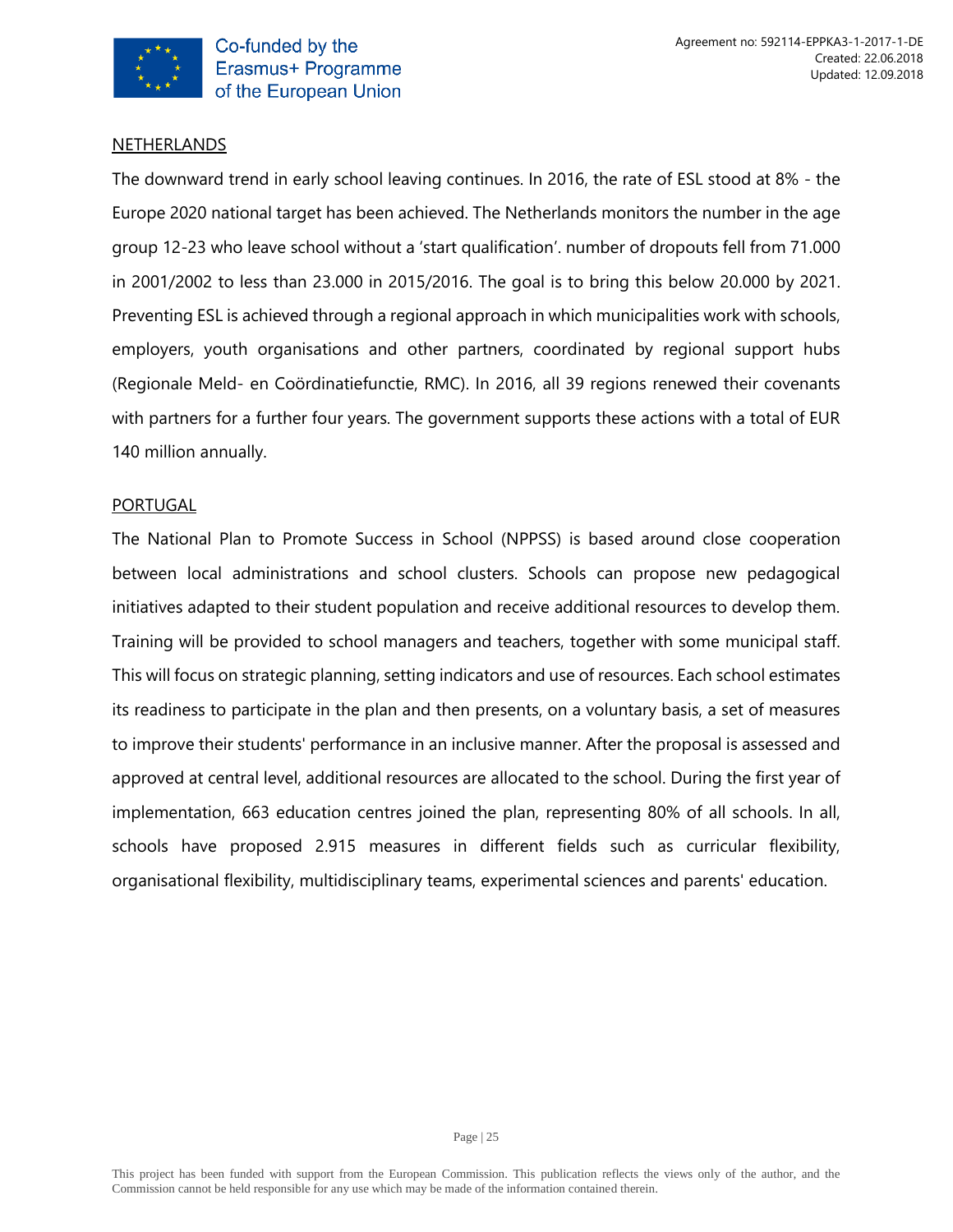

#### **SWEDEN**

The 'Plug In 2.0' project (2015-2018) aims at improving the quality of upper secondary education and increasing the number of young people who successfully complete it. The target group is students aged 15-24, either in compulsory or upper secondary school or in an introductory programme at upper secondary level, who are at risk of interrupting their studies or have already dropped out of school. Newly arrived students are an important target group.

80 of Sweden's 290 municipalities have participated in activities including:

- mentoring and coaching to build positive relationships with students;
- identifying obstacles which prevent students from going to school;
- developing individualised study plans and more effective study paths for the newly arrived.

Plug In 2.0 is implemented by the Swedish Association of Local Authorities and Regions in cooperation with eight Swedish regions. It is co-financed by the participating municipalities and regions and the European Social Fund (ESF). With a budget of SEK 160 million (EUR 16.4 million) and close to 11.000 young people benefiting, Plug In 2.0 is the largest cooperation project in Sweden that tackles early school leaving.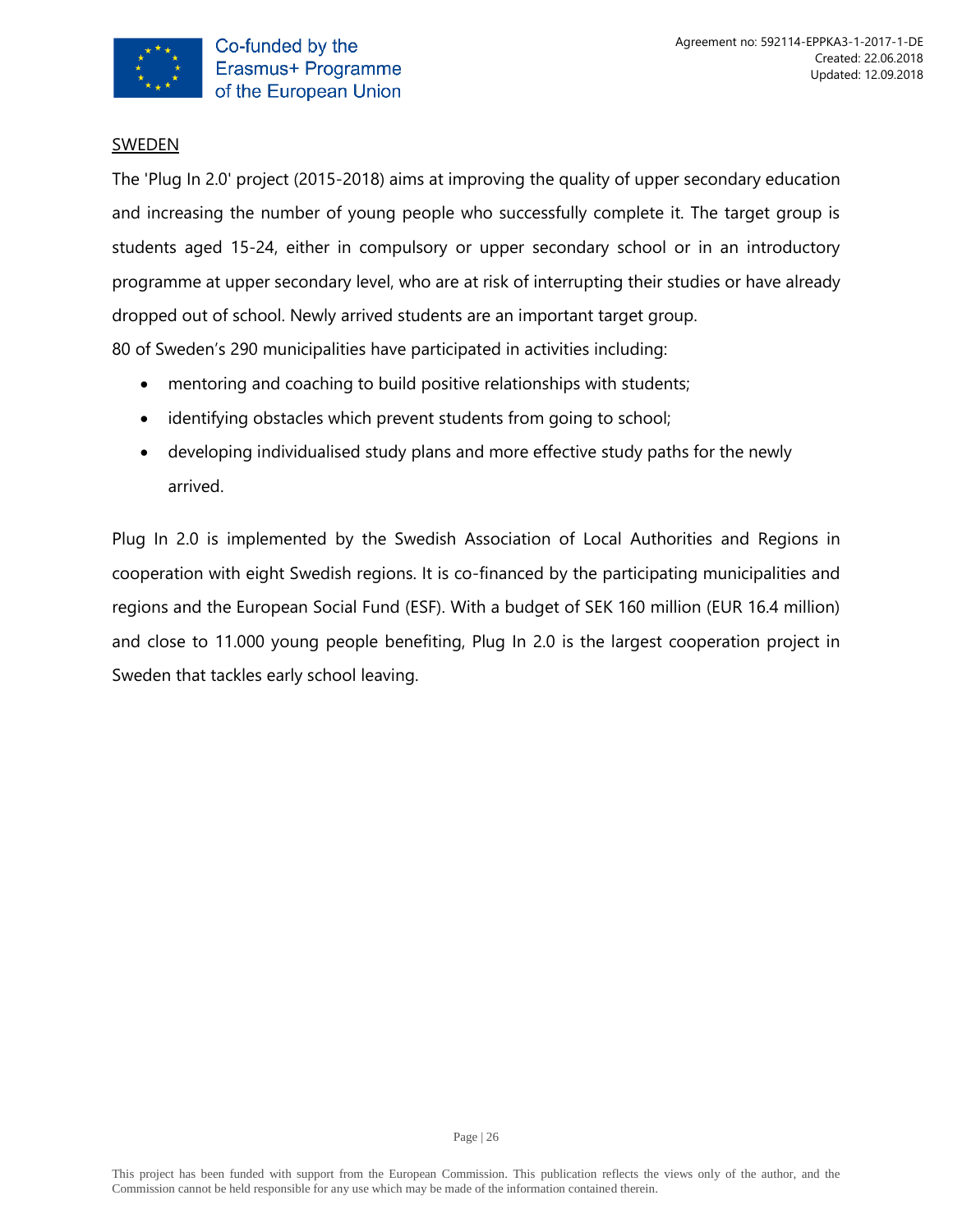

# **Benchmarking Causes of Early School Leaving**

The following chart provides a comparison of the causes of Early School Leaving, project partner experiences in identifying and preventing early school leaving in schools.

|                 | <b>ESL reasons/ESLers</b>                                                                                                                                                                                                         | <b>Needs</b>                                                                                                                                                                                                                                                                                                                                        | <b>Actions</b>                                                                                                                                                                                                                                                                                                                                                                                                                                                              |
|-----------------|-----------------------------------------------------------------------------------------------------------------------------------------------------------------------------------------------------------------------------------|-----------------------------------------------------------------------------------------------------------------------------------------------------------------------------------------------------------------------------------------------------------------------------------------------------------------------------------------------------|-----------------------------------------------------------------------------------------------------------------------------------------------------------------------------------------------------------------------------------------------------------------------------------------------------------------------------------------------------------------------------------------------------------------------------------------------------------------------------|
| <b>BULGARIA</b> | Low family social status and<br>income<br>Ethnic differences<br>Living with grandparents<br>because of parents' migration<br>Parents are not interested in<br>school and schooling of their<br>kids<br>Lack of student motivation | Awake students' interest<br>Integrate students and<br>encourage staying together<br>Students don't like/want to be<br>called Roma. They want to be<br>integrated<br>Get involved<br>students/parents/teachers in<br>one team<br>Teacher acts as an instructor<br>Inclusion of parents in Practice<br>Enterprise: explaining, sharing<br>experiences | Meetings and information to<br>parents. Keeping contact for a<br>longer period<br>Practice Enterprise as<br>extracurricular option for a<br>mixed group of motivated and<br>unmotivated students as they<br>are more interested in Practice<br>Enterprise than school<br>Support from government:<br>scholarships especially for<br>Roma students to stimulate<br>their wish to go to school<br>Open day for whole school with<br>a Practice Enterprise as a focus<br>point |
| <b>TALY</b>     | Social status: foreigners,<br>migrants<br>Student short-comings                                                                                                                                                                   | Literacy, language<br>improvement<br>Training of soft skills<br>Go away from traditional way<br>of teaching                                                                                                                                                                                                                                         | Division of students into 2<br>groups: one with problems, one<br>without<br>Afternoon classes to support<br>disadvantaged students                                                                                                                                                                                                                                                                                                                                          |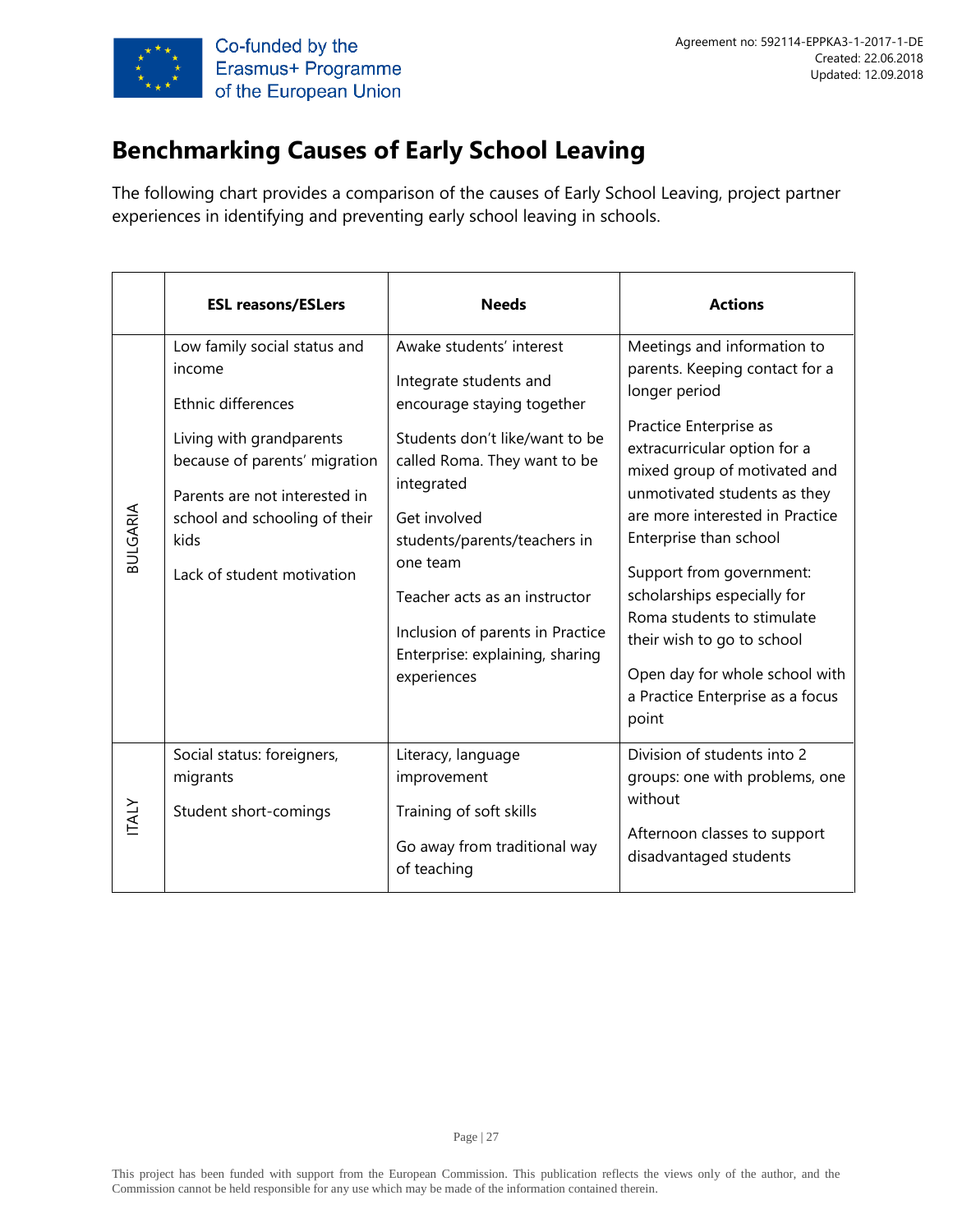

|           | <b>ESL reasons/ESLers</b>                                                                                                                                                                                                                                                                                                                                                                                                                                                                                                      | <b>Needs</b>                                                                                                                                                                           | <b>Actions</b>                                                                                                                                                                                                                                                                                                                                                                                          |
|-----------|--------------------------------------------------------------------------------------------------------------------------------------------------------------------------------------------------------------------------------------------------------------------------------------------------------------------------------------------------------------------------------------------------------------------------------------------------------------------------------------------------------------------------------|----------------------------------------------------------------------------------------------------------------------------------------------------------------------------------------|---------------------------------------------------------------------------------------------------------------------------------------------------------------------------------------------------------------------------------------------------------------------------------------------------------------------------------------------------------------------------------------------------------|
|           | Students are unique in their<br>problems:                                                                                                                                                                                                                                                                                                                                                                                                                                                                                      | Individualized communication<br>and support                                                                                                                                            | Organizing individualized<br>student-teacher meetings                                                                                                                                                                                                                                                                                                                                                   |
| LITHUANIA | social status: e.g. young<br>$\overline{\phantom{0}}$<br>people from orphanage<br>personal: students not<br>$\overline{a}$<br>open to communication<br>and lack motivation<br>School non-attendance<br>Too little parental attention<br>to their kinds                                                                                                                                                                                                                                                                         | Discussion with teachers about<br>specialties and subjects<br>Guidance from professionals<br>Support for their future choice                                                           | Regular attendance control<br>Involvement of parents in the<br>educational process in a more<br>active way not only for the<br>purpose of solving the<br>problems arising in children's<br>education but also in giving<br>versatile learning support,<br>implementing vocational<br>information provision and<br>orientation, familiarizing with<br>the world of labour and<br>professions             |
| SPAIN     | Students in upper secondary<br>prefer working to going to<br>school. If they leave school, it<br>is very difficult to get them<br>come back<br>2 types of students at ESL risk<br>motivated and need<br>coaching. Very critical<br>with a system, with<br>people around them.<br>They like what they are<br>studying but they don't<br>like a Practice Enterprise.<br>No self-confidence<br>followers. No idea what<br>$\qquad \qquad \blacksquare$<br>to do or study. They feel<br>that the autonomy is<br>something negative | General need: personal<br>branding and being able to<br>"sell" themselves<br>Coaching for students who<br>don't have autonomy<br>Finding a motivating area in a<br>Practice Enterprise | Visits and trips as a<br>teambuilding. Getting to know<br>how to work as a group<br>Training in a Practice Enterprise<br>to fulfil their roles in a<br>company/not student role!<br>In a Practice Enterprise: dealing<br>not from academic point of<br>view, but employer and<br>business<br>Guidance by municipalities is<br>needed to help students and<br>parents to make a choice for<br>the future |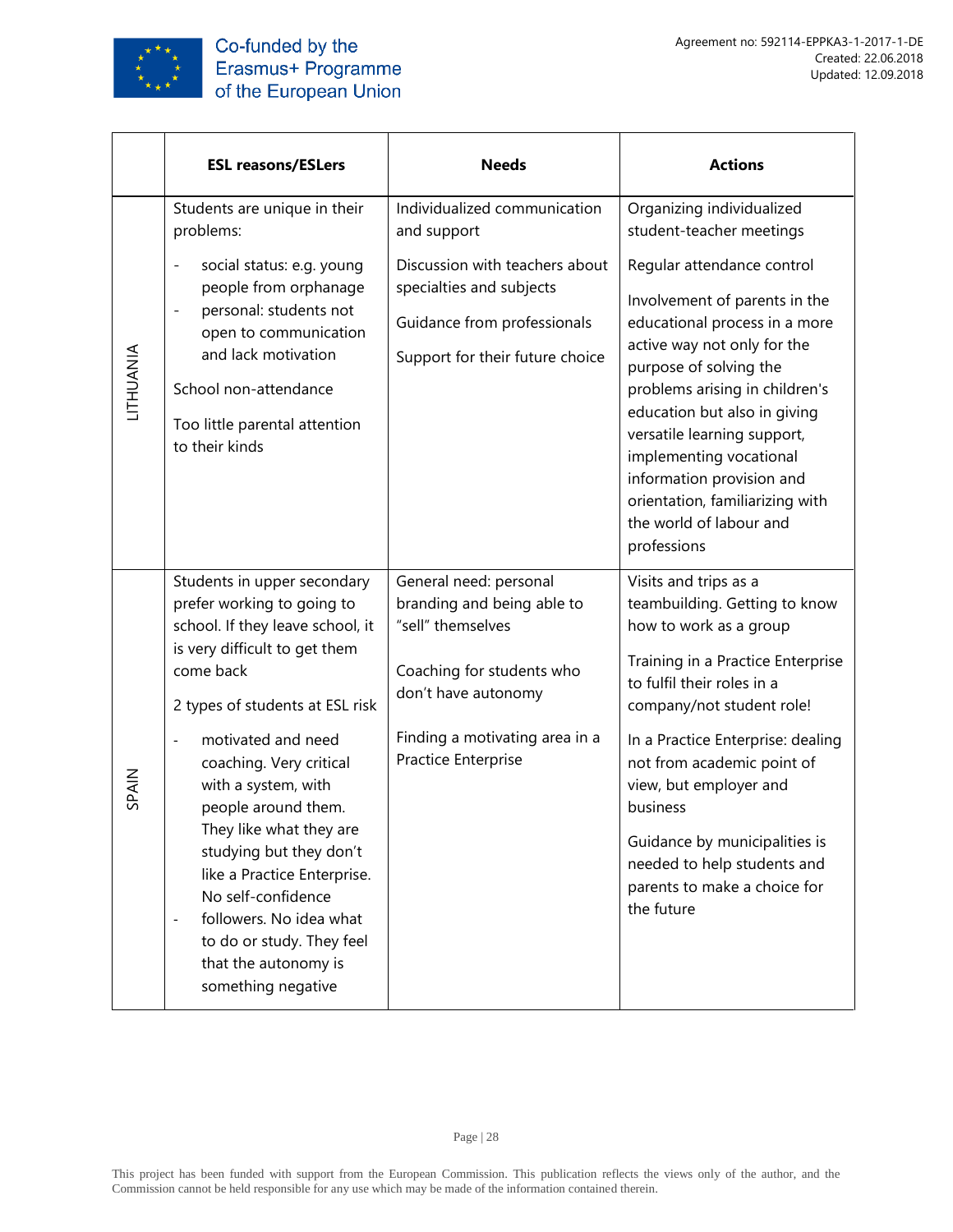

# <span id="page-28-0"></span>**Guidelines for the Practice Enterprise Approach in Secondary School**

Taking into consideration the outputs of the comparison study, the following indications and guidelines have been established for the organization of the Practice Enterprise approach for the target group of upper secondary students of 16-19 y/o within the partner countries. Indications and guidelines refer to learning methodologies and approaches, needed skills of trainers/operators, training model, connections with labour market and enterprises, etc.

# **1. Objectives to be Achieved in a Practice Enterprise**

#### BULGARIA

- $\checkmark$  to improve self-confidence and self-presentation to employers, which have proven to be particularly crucial for a potential job;
- $\checkmark$  to manage time and to observe deadlines;
- $\checkmark$  to be able to adapt to new market conditions;
- $\checkmark$  to improve soft skills;
- $\checkmark$  to increase digital competences;
- $\checkmark$  to achieve maximum balance between the theoretical knowledge in different subjects and its practical integrated application;
- $\checkmark$  to create competitive educational environment inside and outside the school;
- $\checkmark$  to create opportunities for students to participate in national and international projects;
- $\checkmark$  to establish strong partnerships between education and business to promote innovation and competitiveness, to promote employment;
- $\checkmark$  to create skills and motivation for lifelong learning;
- $\checkmark$  to form self-assessment skills, building skills and applying existing ones in different working situations;
- $\checkmark$  to form responsible attitude towards work, initiative; decision-making autonomy, cooperation, building of interpersonal relations;
- $\checkmark$  to create real opportunities for innovation and creative thinking in the new market conditions
- $\checkmark$  to build working skills in a changing environment and changing employers' requirements.

#### ITALY

- $\checkmark$  ability to perform the assigned tasks with using resources and without the need for constant supervision; solve the problems encountered in life and work and propose solutions. It is the awareness of one's value, of one's abilities and of one's own ideas beyond the opinions of others;
- $\checkmark$  ability to adapt to changing working contexts, being open to new things and available to collaborate with people with different points of view;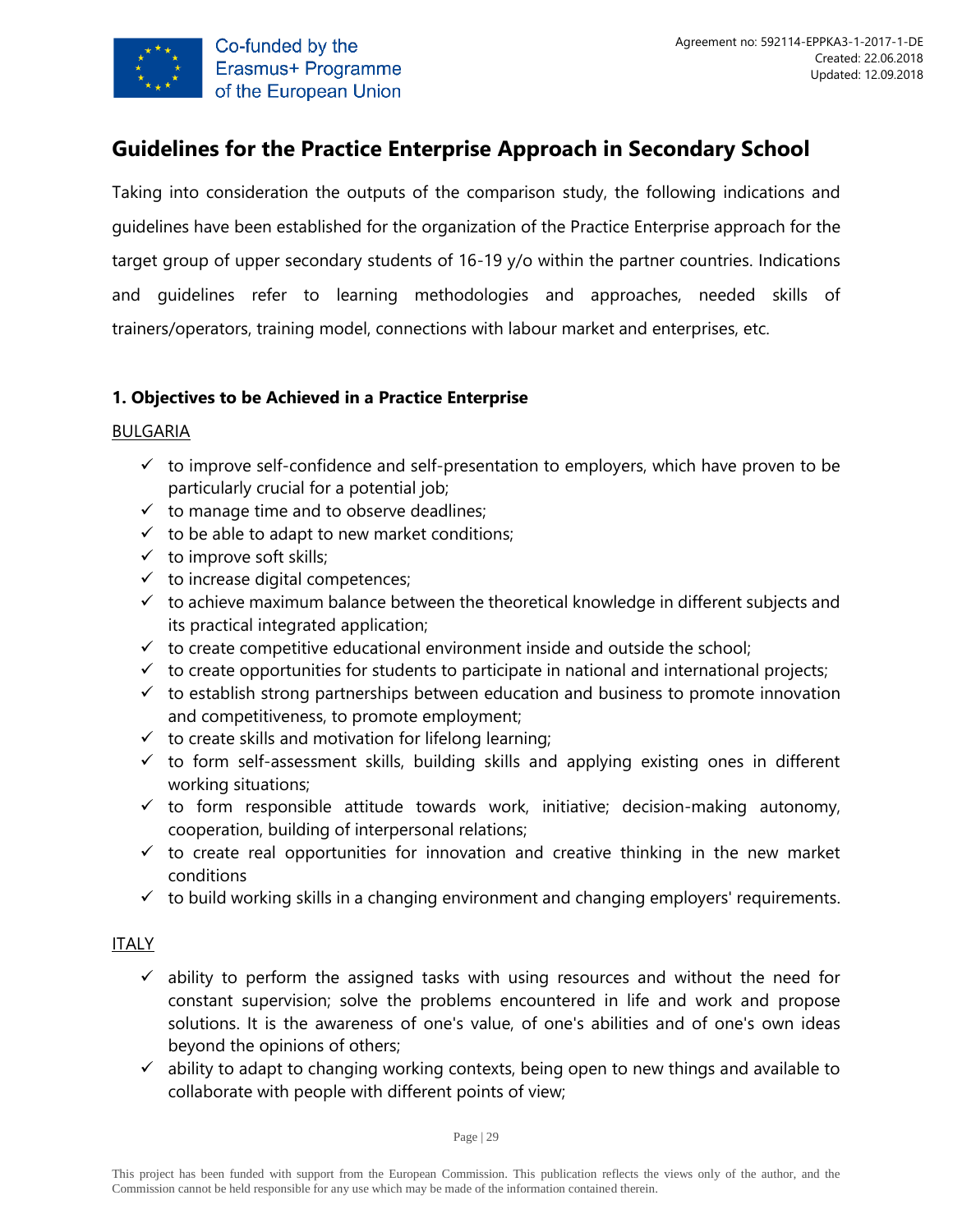

Co-funded by the Erasmus+ Programme of the European Union

- $\checkmark$  ability to react positively to work pressure by maintaining control;
- $\checkmark$  ability to realize ideas, identifying priorities and take into account the time available;
- $\checkmark$  ability to recognize learning gaps and improve own knowledge and skills;
- $\checkmark$  ability to achieve assigned objectives and, if possible, overcome them. Requires the ability to evaluate risks and opportunities; choose between different options and make decisions
- $\checkmark$  ability to acquire, organize and effectively reformulate data and knowledge from different sources, towards a defined objective;
- $\checkmark$  ability to develop ideas and realize them in projects;
- $\checkmark$  ability to transmit and share ideas and information in a clear and concise way with all its interlocutors, to listen to them and to deal with them effectively;
- $\checkmark$  master the English language for communication purposes;
- $\checkmark$  identify priorities and critical issues, which makes it possible to identify the best possible solutions to problems;
- $\checkmark$  work and collaborate with others with the aim at achieving the assigned task.

#### LITHUANIA

- $\checkmark$  to communicate in national and foreign languages;
- $\checkmark$  to apply the principles of cooperation and ethical standards;
- $\checkmark$  to analyze the situation using different ways and methods;
- $\checkmark$  to prognosticate changes in company activity;
- $\checkmark$  to apply the principles of effective leadership.

#### SPAIN

- $\checkmark$  to improve soft skills;
- $\checkmark$  to increase the attitude to carry on further education and learning;
- $\checkmark$  to create motivation for lifelong learning;
- $\checkmark$  to adjust evaluation system: less tests and exams and increase the number of practices;
- $\checkmark$  encourage the use of specific techniques and strategies to learn and communicate;
- $\checkmark$  to provide the tools in terms of communication, especially in an oral way.

#### **2. Competencies that Need to be Trained in a Practice Enterprise**

#### BULGARIA

The Practice Enterprise project program should be structured to develop skills for effective thinking, effective action, effective relationships, and effective achievements. The Practice Enterprise should be a compass for students to develop themselves in every-day life and at work towards the changes in the labor market and in future professions. Apart from the fact that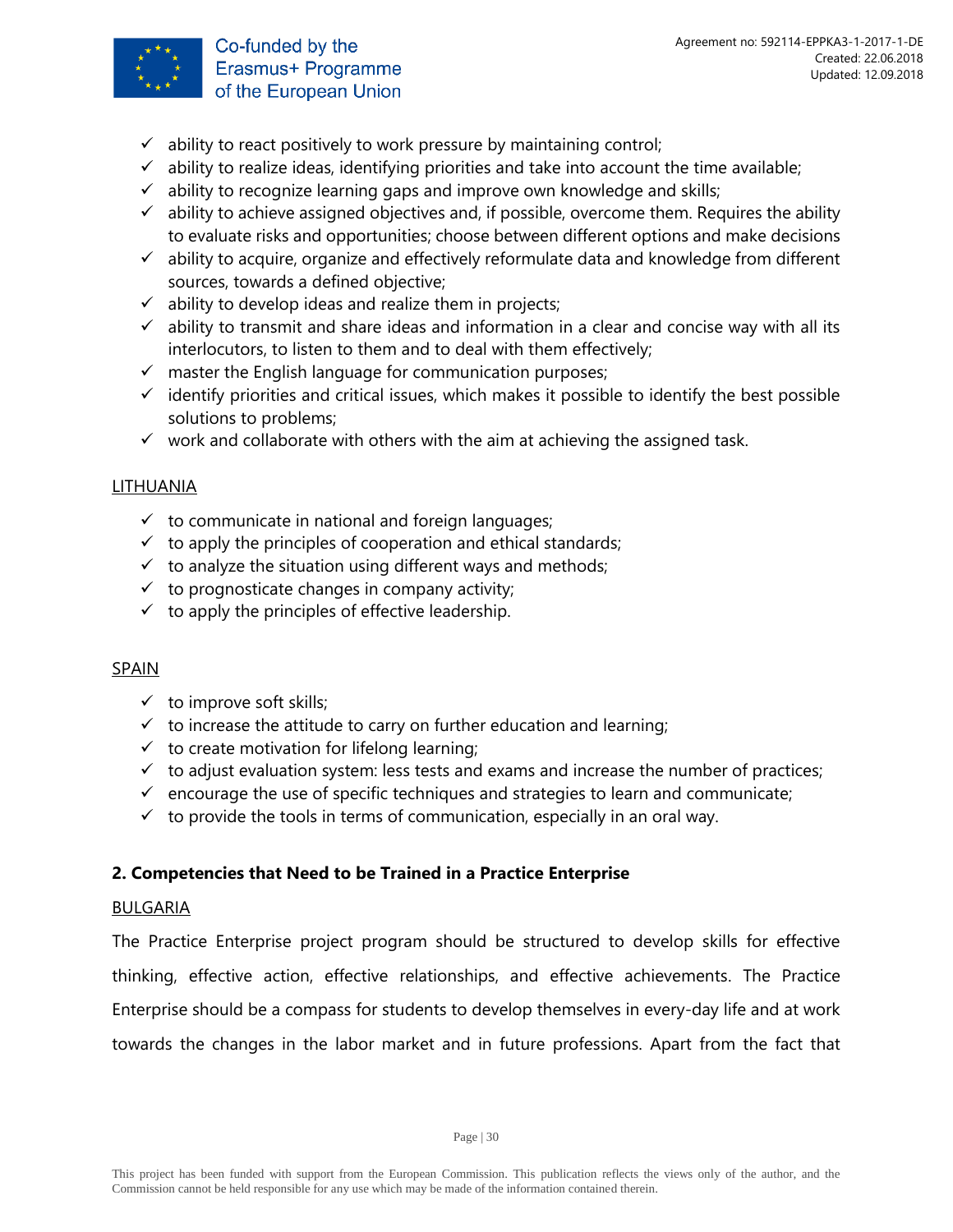

jobseekers need a whole set of qualifications, they are also required to own the so-called "soft

skills", which requires flexibility.

- ➢ Accepting criticism
- ➢ Flexibility
- ➢ Problem-solving
- ➢ Self-confidence
- ➢ Work ethics
- $\triangleright$  Challenges at work, under the pressure of deadlines
- ➢ Teamwork
- ➢ Time management
- ➢ Good communication
- $\triangleright$  Positive point of view
- $\triangleright$  Skills for learning through practice
- $\triangleright$  Skills for independent learning and lifelong learning

#### ITALY

- $\triangleright$  Autonomy and confidence
- $\triangleright$  Flexibility / adaptability
- ➢ Stress resistance
- $\triangleright$  Planning and organization
- $\triangleright$  Accuracy / attention to details
- ➢ Continuous learning
- ➢ Information management
- ➢ Initiative
- ➢ Communication
- ➢ Problem solving
- ➢ Teamwork

#### LITHUANIA

- ➢ Ability to provide information by various means of communication in national and foreign languages;
- $\triangleright$  Ability to use and apply modern communication tools for business;
- $\triangleright$  Ability to define the principles of company's activity and conduct and maintain ethical norms and trust-based communication and cooperation relations;
- $\triangleright$  Ability to make decisions and take responsibility for the consequences of decisions and performance;
- $\triangleright$  Ability to assess the impact of business environment changes on company activities;
- $\triangleright$  Ability to choose the best management mode;
- ➢ Ability to communicate, collaborate and manage relationships;
- $\triangleright$  Ability to think creatively, to raise ideas, to purposefully pursue goals.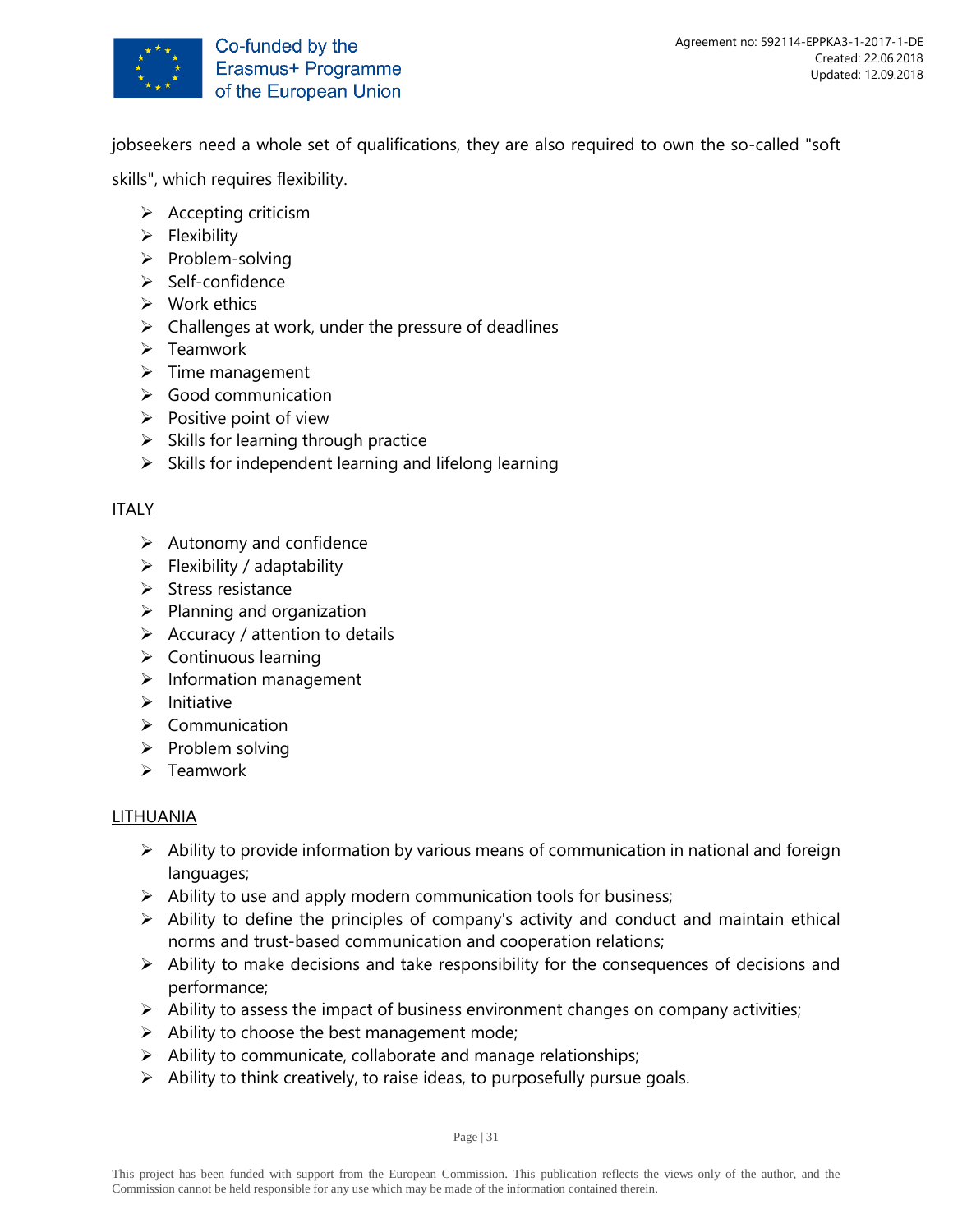

# SPAIN

- ➢ Linguistic communication. Application of the techniques of verbal communication with special emphasis on non-verbal communication;
- ➢ Social and civic competence. Understanding the importance of ethical behavior and corporate social responsibility;
- $\triangleright$  Taking care of the environment and learning to carry out sustainable projects;
- ➢ Fostering learning abilities: attention, memory, experience, encouragement of teamwork, synthesis of information and opinion;
- $\triangleright$  Autonomy and personal initiative. Ability of the students to examine situations taking risks to advance;
- ➢ Digital competences.

# **3. Activities and Ways for Achieving the Objectives and Competencies**

# BULGARIA

- ➢ self-evaluation and analysis of the individual opportunities for development of entrepreneurial thinking and opportunities for career development;
- $\triangleright$  generating ideas for starting a business creative thinking, interests, hobbies etc.;
- $\triangleright$  planning, organization and management of activities in PE and at a specific workplace;
- $\triangleright$  communication in native and foreign language through clear, convincing and literate expression in oral and written form;
- ➢ preparation and periodic upgrading of CV and motivation letter; preparing an individual portfolio;
- $\triangleright$  proper reading and interpretation of different job vacancies, critical and analytical thinking regarding employers' requirements;
- $\triangleright$  preparation for a job interview with a particular employer;
- $\triangleright$  develop business documents business letters, emails, offers, invoices, order coupons, integrating the capabilities of Word and Excel;
- $\triangleright$  creating the corporate image of PE using graphical programs and web resources logo, business cards, promotional materials, catalogue, promotional offers, web site;
- ➢ implementation of successful sales techniques, initiative and confidence in the trade negotiations and completion of a deal;
- $\triangleright$  applying digital skills and acquiring new ones within the work of PE.

# ITALY

- $\triangleright$  organization of meetings and activities with experts in employment sector;
- $\triangleright$  simulation and analysis of business problems;
- ➢ generation of real situations and cases in multiple offices, errors, customer complaints, rotation in roles, etc.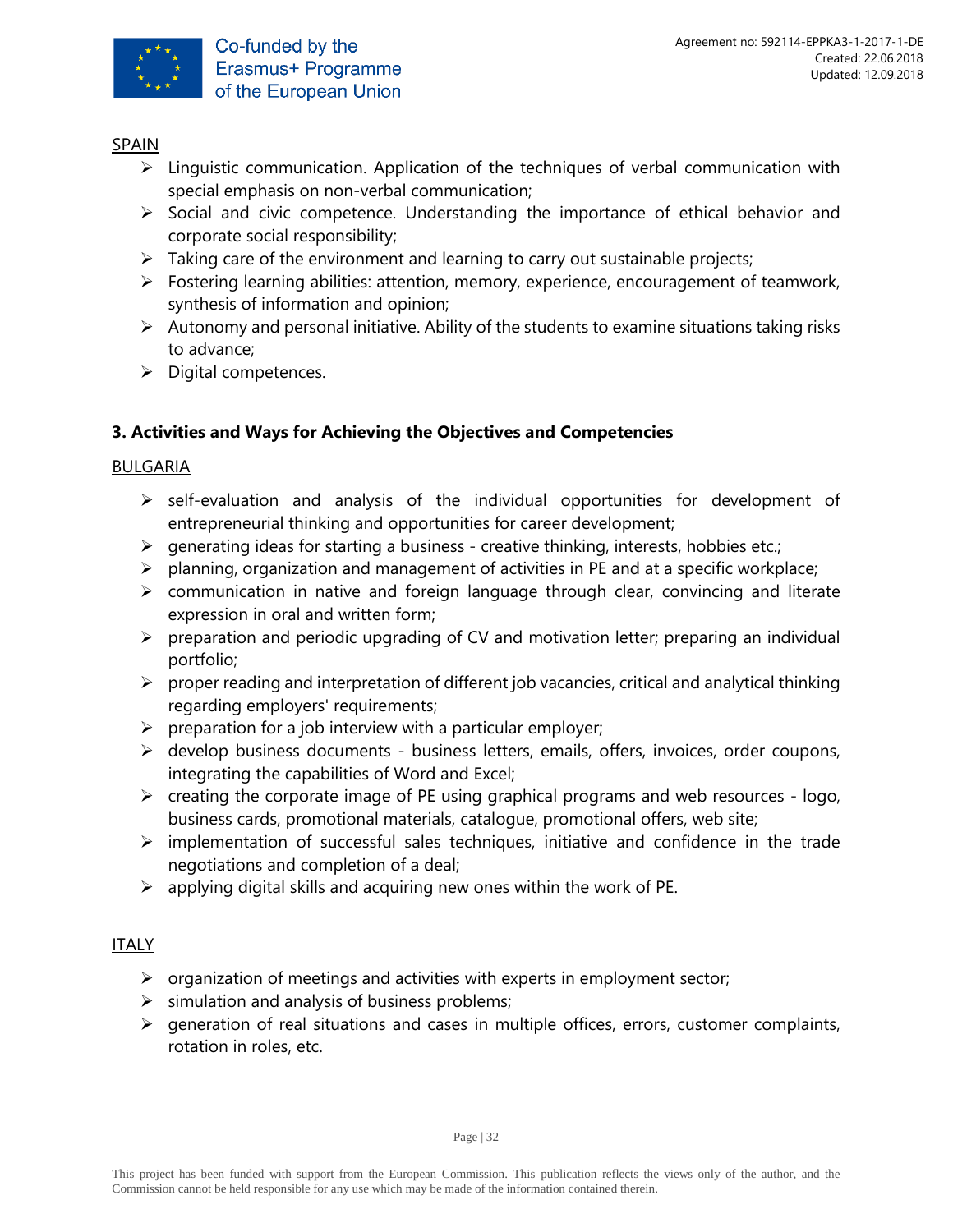

# LITHUANIA

- $\triangleright$  using free Google tools to customize them for a business;
- ➢ making designs, audio or video advertising, PowerPoint presentations, using online tools;
- $\triangleright$  creating documents, forms, templates according to the rules of writing, forms to speed up and easing work;
- $\triangleright$  using functions to quickly and easily calculate prices, salaries, etc.;
- $\triangleright$  customize, use mobile applications, and learn how to create QR codes;
- $\triangleright$  management of stress and conflict situations;
- $\triangleright$  business communication activities;
- $\triangleright$  training the rules of conduct during an interview;
- ➢ training of techniques for Selling Yourself and personal branding.

#### SPAIN

- $\triangleright$  soft skills training for the work environment;
- $\triangleright$  increasing teambuilding activities;
- $\triangleright$  teaching bilingual (official language and English);
- $\triangleright$  training of soft skills assessment methods;
- $\triangleright$  administrative management, software for accounting, human resources management and selling process;
- $\triangleright$  using the number of communication tools in practice;
- $\triangleright$  organization of events.

# **4. Trainers' Skills and Needed Methods to Help Students to Achieve the Objectives and Competencies**

#### BULGARIA

- $\triangleright$  understanding and applying new technologies providing up-to-date software products, online platforms, test products, social networking for communication, etc., and developing some tutorials to work with them;
- $\triangleright$  ability to provoke creative imagination in their students;
- $\triangleright$  work as a team player, who can share experience;
- $\triangleright$  ability to use communication and feedback channels in order to build up communication policy and improve work with parents, students and the local community;
- $\triangleright$  ability to provide a learning process with activities and resources;
- $\triangleright$  continuous training;
- $\triangleright$  adaptability/flexibility.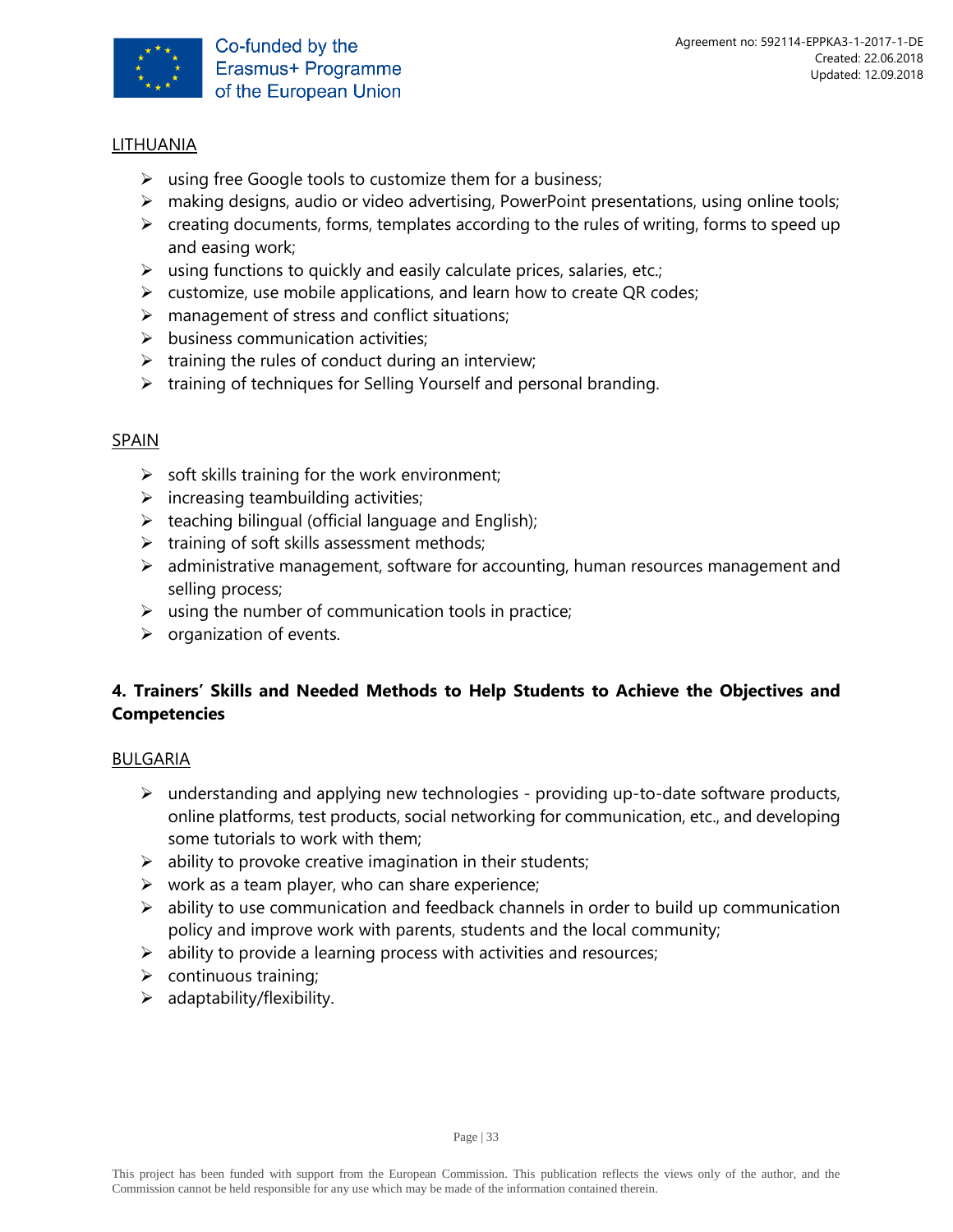

- ➢ knowledge of future employment and job market trends: growing sectors, largest numbers of job openings, etc.
- $\triangleright$  ability to reach companies to provide an opportunity for students' internships;
- $\triangleright$  ability to reach public bodies for policy discussions;
- $\triangleright$  skills related to group management and leadership.

# LITHUANIA

➢ teachers-experts with specific knowledge and competencies in different subjects

# SPAIN

- $\triangleright$  knowledge of coaching methods and tools used nowadays;
- $\triangleright$  being up-to-date with new technology tools;
- $\triangleright$  ready to include innovative methods in a classroom;
- $\triangleright$  motivated and enthusiastic;
- $\triangleright$  ability to manage different levels of groups;
- $\triangleright$  flexible and be able to adapt;
- $\triangleright$  ability to take over facilitator instead of teacher role:
- ➢ empathy.

# **5. Techniques and Ways of Evaluating Student Knowledge and Competencies**

# BULGARIA

- ➢ evaluators: trainers, trainees' self-assessment, a whole group of trainees, representatives from the business sector; stakeholders;
- $\triangleright$  self-assessment is important for students in terms of self-control, and to raise their curiosity and motivation to learn and build knowledge and skills continuously within the changing market environments and towards the occupations of the future;
- $\triangleright$  teachers' assessment is important because they are the ones who have to provide students with missing knowledge and skills and therefore receive feedback on how far they have done;
- ➢ assessment of digital and soft skills both of them are of great importance to employers today;
- $\triangleright$  evaluation steps and levels are required, with both theoretical and practical knowledge and skills being assessed;
- ➢ initial, current and final assessment there must be evaluation stages both in selfassessment and in teacher evaluation, with benchmarking between the different evaluation stages.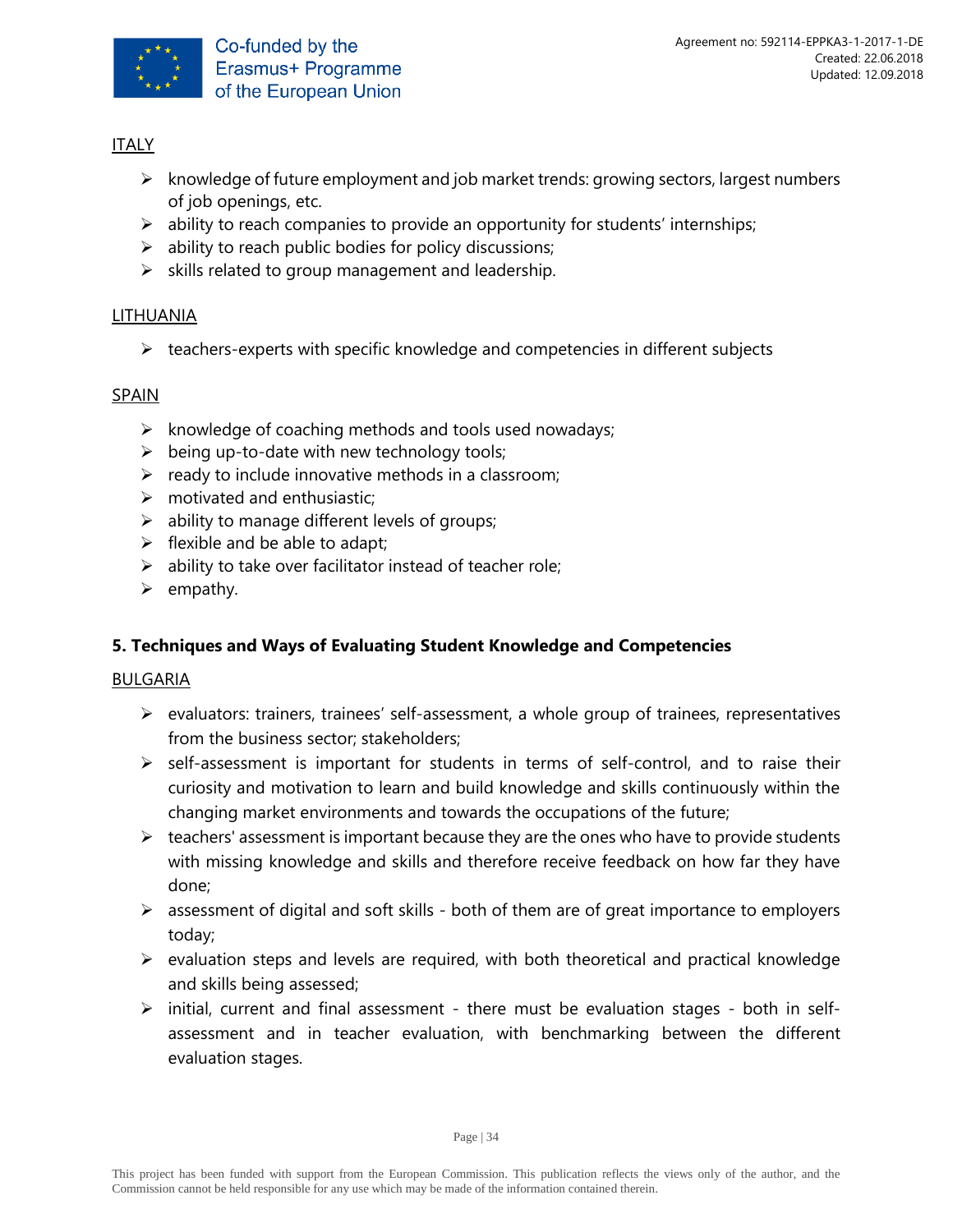

- $\triangleright$  observation by a teacher or an external expert;
- $\triangleright$  periodic questionnaires with short final reports to be shared;
- $\triangleright$  evaluation of the documentation produced, the correctness of the documents processed and compliance with the procedures.

# LITHUANIA

The assessment must be selected in such a way that will allow participants to set themselves realistic learning goals, to evaluate themselves and others' learning progress.

- $\triangleright$  self-monitoring: presentations by using evaluation tables;
- $\triangleright$  assessment in a form of discussions with a trainer and group of students;
- $\triangleright$  assessment in a test format;
- $\triangleright$  different evaluation stages: initial, continuous, and final evaluation.

# SPAIN

Using different evaluation stages: initial, continuous and final

- $\triangleright$  in the initial stage students get to know what they lack and what would be their final objective concerning technical knowledge and soft skills;
- $\triangleright$  the continuous stage is used to check if we are in the right direction to achieve students' final objective;
- $\triangleright$  the final stage is used to check if we have achieved what was planned at the beginning together with the student.

# **6. Communication Between Stakeholders (school, parents, students, business mentors, etc.)**

#### BULGARIA

- ➢ developing effective communication channels: teacher-teacher; teacher-students; teacher-parents; teacher-business mentor and other stakeholders; students-students; students-business mentor and other stakeholders
- $\triangleright$  conducting weekly working meetings and planning of the team of teachers from the school;
- $\triangleright$  parents and students' guardians can take part in monthly meetings in the form of opendoor days;
- $\triangleright$  for the students each working day begins with a team work assignment, departmental work, and individual work for each specific job;
- $\triangleright$  a very close relationship with the business mentor. Ensuring opportunities to visit a real work environment, production process, etc.;
- ➢ Meetings with representatives of the Bureau of Labor, employers' organizations, NGOs for the purpose of practicing presentation and social skills acquired in the Practice Enterprise;
- ➢ Communication is led by e-mail, social networks, video conferencing, online surveys, etc.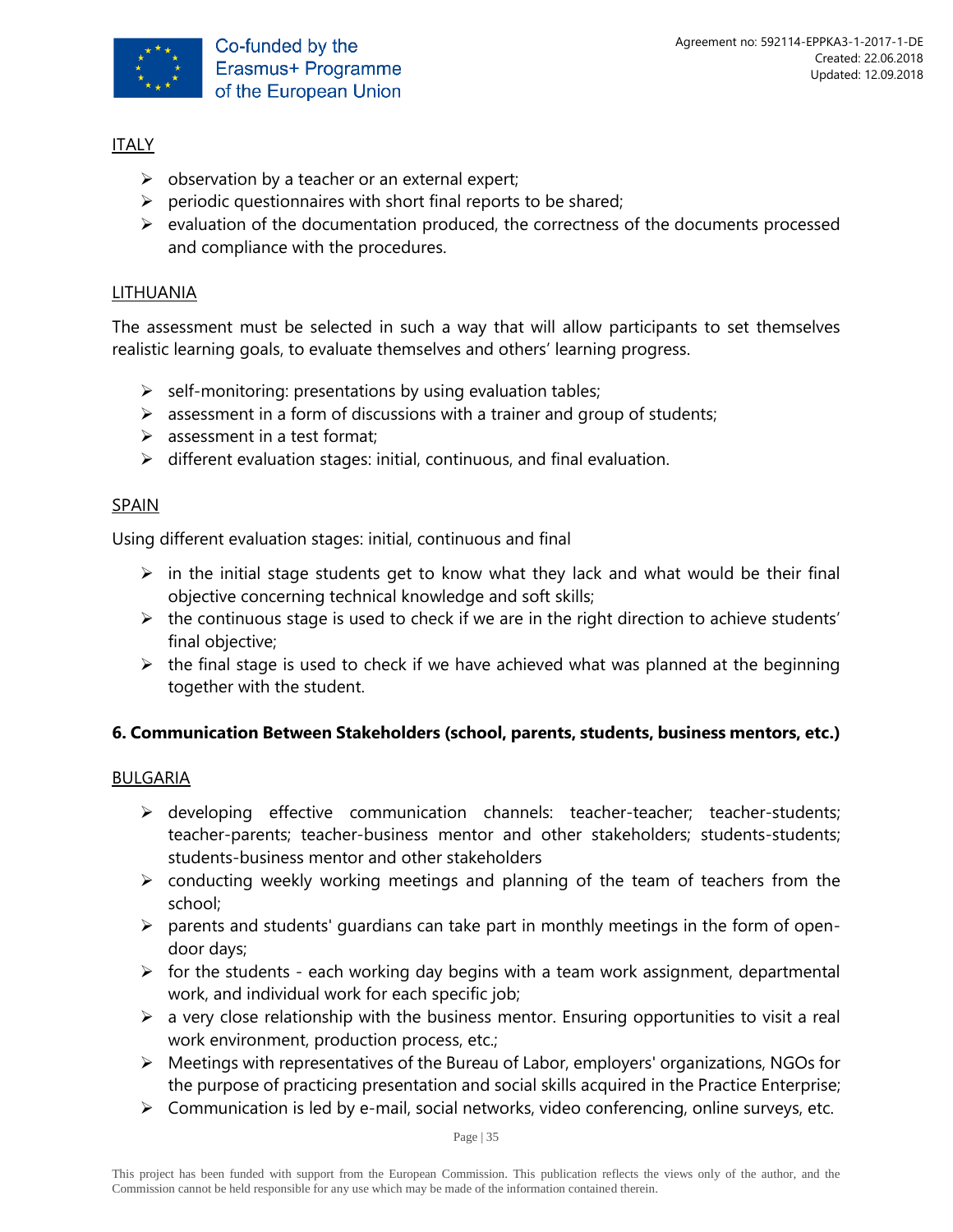

- $\triangleright$  hold meetings with families in a possible presence of external experts;
- ➢ reporting the results of the periodic questionnaires and evaluations to families and external experts;
- ➢ reporting to students the levels of skills achieved.

# LITHUANIA

- $\triangleright$  parents' meetings and visits;
- $\triangleright$  emails, electronic diary;
- ➢ meetings, conferences, lectures open for participation by representatives from the business world.

# SPAIN

- ➢ open door events for all stakeholders: school staff, parents, students, business mentors;
- ➢ presentation of PE activities and business for employers/business mentors;
- $\triangleright$  real open doors day for parents when starting the school year;
- ➢ presentation of the project from the educational point of view to all school teachers starting school year.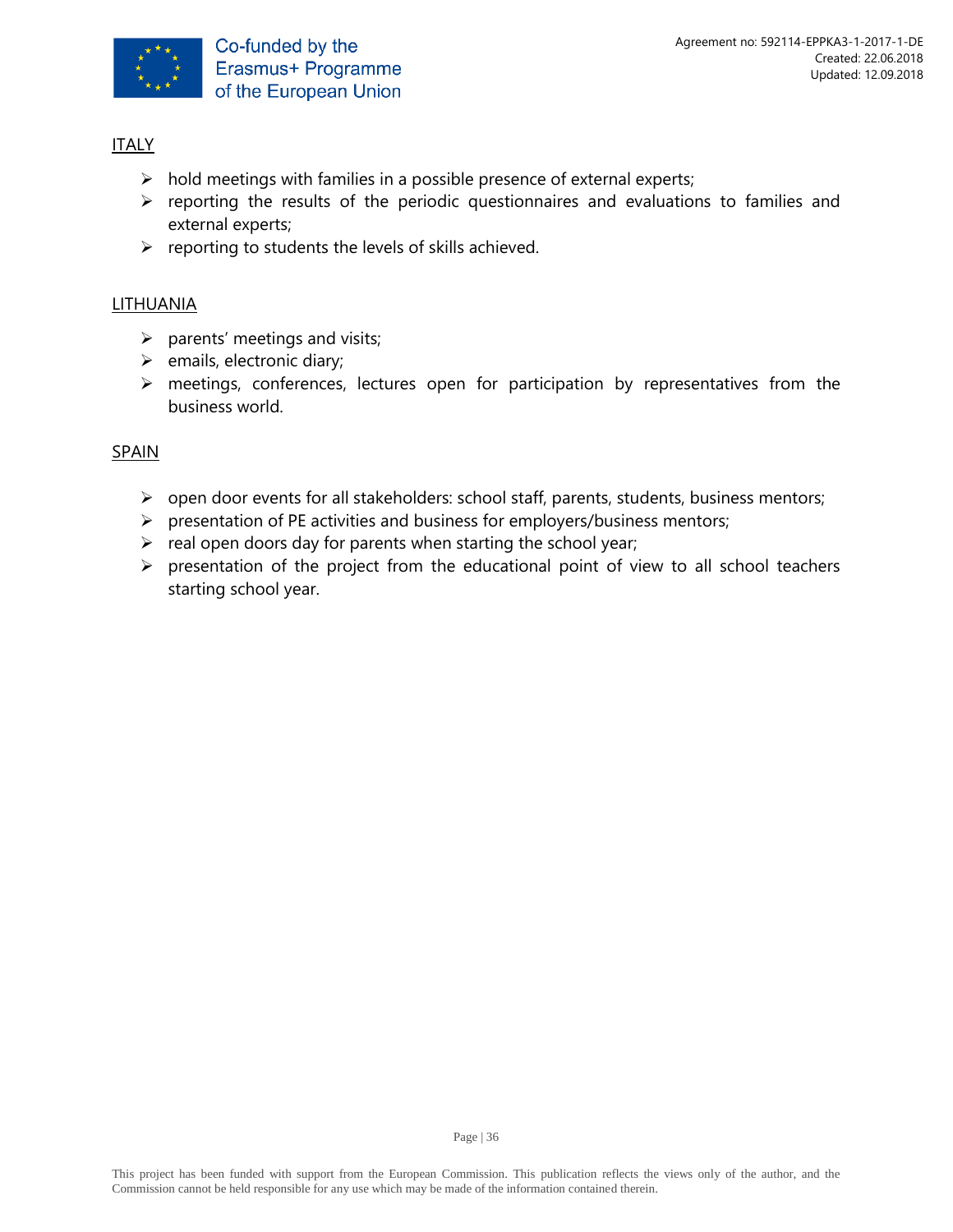

# <span id="page-36-0"></span>**References**

European Commission (2017), Education and Training Monitor 2017: Country analysis.

European Commission (2015), Education and Training Monitor 2015: Bulgaria.

European Commission/EACEA/Eurydice (2016), The Structure of the European Education Systems 2016/17: Schematic Diagrams. Eurydice Facts and Figures.

OECD (2017), Reviews of National Policies for Education in Lithuania. Online source: [books.google.de/books?id=LSs6DwAAQBAJ&printsec=frontcover#v=onepage&q&f=false](https://books.google.de/books?id=LSs6DwAAQBAJ&printsec=frontcover#v=onepage&q&f=false)

European Union Agency for Fundamental Rights (FRA 2016), Second European Union Minorities and Discrimination Survey. Online source [http://fra.europa.eu/en/publication/2016/eumidis-ii](http://fra.europa.eu/en/publication/2016/eumidis-ii-roma-selected-findings)[roma-selected-findings](http://fra.europa.eu/en/publication/2016/eumidis-ii-roma-selected-findings)

European Commission (2016), Country Report Italy 2016. Online source: <https://ec.europa.eu/info/sites/info/files/2017-european-semester-country-report-italy-en.pdf>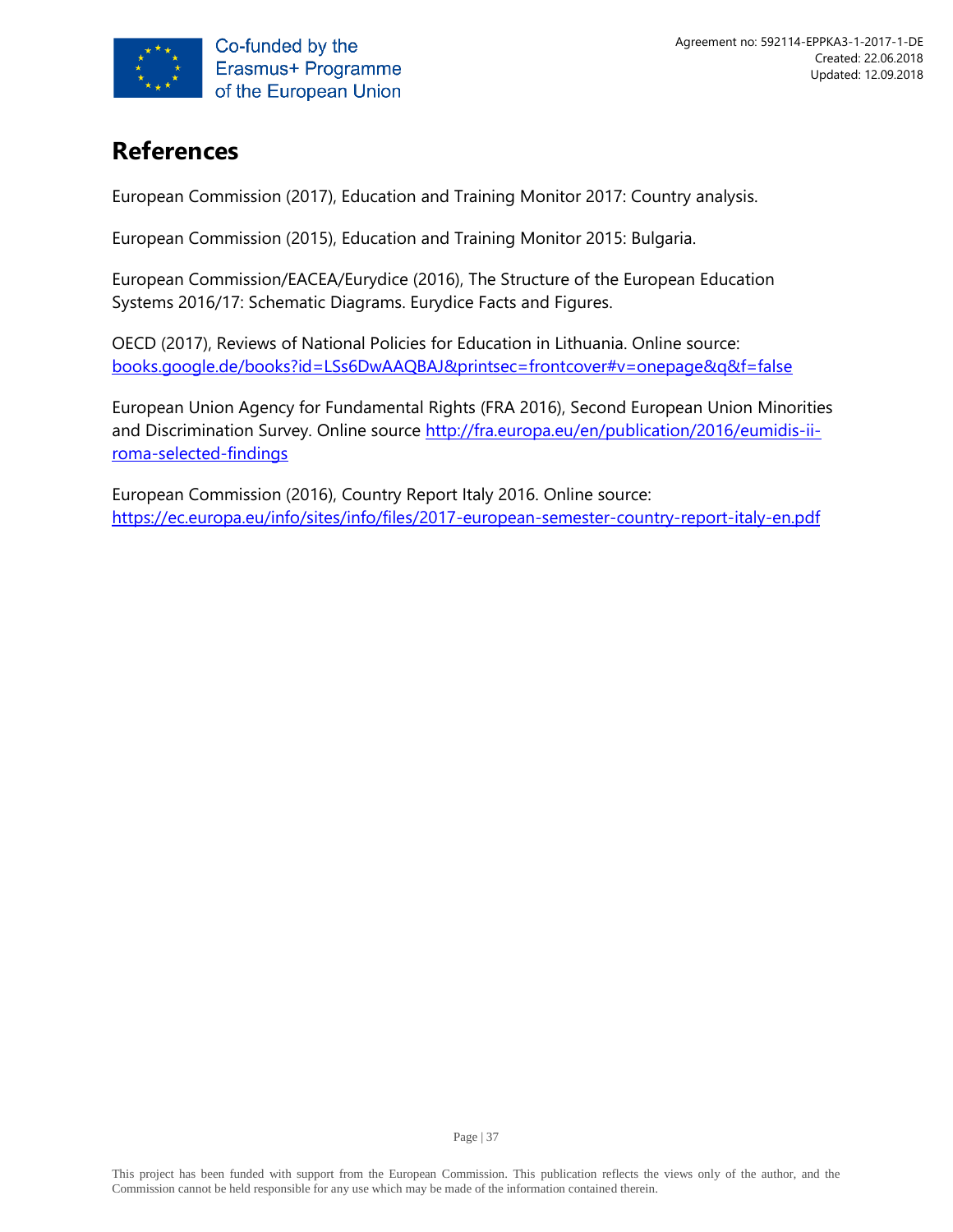

#### **Annex 1: Guide for Schematic Diagrams**

| Levels and types of education                                                                                                                                                                                                                                                                                                        |                                                                                                                                     |  |  |  |  |  |  |  |  |  |  |  |  |  |
|--------------------------------------------------------------------------------------------------------------------------------------------------------------------------------------------------------------------------------------------------------------------------------------------------------------------------------------|-------------------------------------------------------------------------------------------------------------------------------------|--|--|--|--|--|--|--|--|--|--|--|--|--|
|                                                                                                                                                                                                                                                                                                                                      | Early childhood education and care (for which the Ministry of Education is responsible)                                             |  |  |  |  |  |  |  |  |  |  |  |  |  |
|                                                                                                                                                                                                                                                                                                                                      | Primary education                                                                                                                   |  |  |  |  |  |  |  |  |  |  |  |  |  |
|                                                                                                                                                                                                                                                                                                                                      | Single structure                                                                                                                    |  |  |  |  |  |  |  |  |  |  |  |  |  |
|                                                                                                                                                                                                                                                                                                                                      | Secondary general education                                                                                                         |  |  |  |  |  |  |  |  |  |  |  |  |  |
|                                                                                                                                                                                                                                                                                                                                      | Secondary vocational education                                                                                                      |  |  |  |  |  |  |  |  |  |  |  |  |  |
|                                                                                                                                                                                                                                                                                                                                      | Post-secondary non-tertiary education                                                                                               |  |  |  |  |  |  |  |  |  |  |  |  |  |
|                                                                                                                                                                                                                                                                                                                                      | Tertiary education (full-time)                                                                                                      |  |  |  |  |  |  |  |  |  |  |  |  |  |
|                                                                                                                                                                                                                                                                                                                                      | Compulsory full-time education/training                                                                                             |  |  |  |  |  |  |  |  |  |  |  |  |  |
|                                                                                                                                                                                                                                                                                                                                      | Allocation to the ISCED 2011 levels (see definitions below)                                                                         |  |  |  |  |  |  |  |  |  |  |  |  |  |
|                                                                                                                                                                                                                                                                                                                                      | ■ ■ ■ ■ ■ ■<br><b>ISCED 0</b><br>.<br><b>ISCED 2</b><br><b>ISCED 4</b><br><b>ISCED 6</b><br>$\blacksquare$<br><b>BOTTOM COMPANY</b> |  |  |  |  |  |  |  |  |  |  |  |  |  |
|                                                                                                                                                                                                                                                                                                                                      | $\blacksquare$<br><b>.</b><br>''''''<br><b>ISCED1</b><br>ISCED 3<br>2回 藤原<br>ISCED 5<br><b>ISCED 7</b>                              |  |  |  |  |  |  |  |  |  |  |  |  |  |
| ISCED 0: Early childhood education<br><b>ISCED 1: Primary education</b><br>ISCED 2: Lower secondary education<br>ISCED 3: Upper secondary education<br>ISCED 4: Post-secondary non-tertiary education<br>ISCED 5: Short-cycle tertiary education<br>ISCED 6: Bachelor's or equivalent level<br>ISCED 7: Master's or equivalent level |                                                                                                                                     |  |  |  |  |  |  |  |  |  |  |  |  |  |

Source: Eurydice.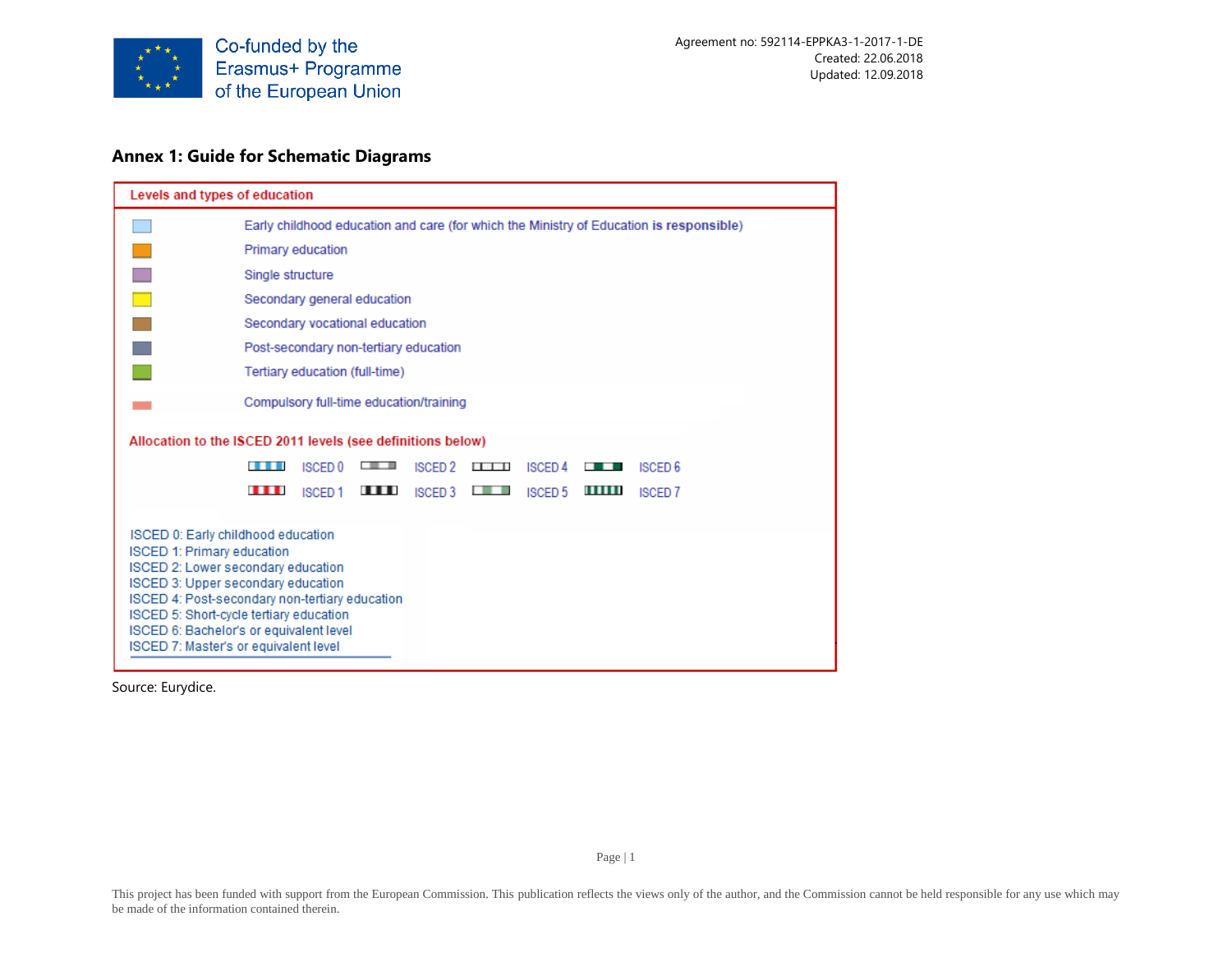

#### **Annex 2: Structure of the Education System in Bulgaria**



Source: Eurydice.

# **Annex 3: Structure of the Education System in Italy**

| <b>Italy</b> |                 |                         |   |   |                 |   |    |        |                              |    |                                                                                                                                               |    |                                                     |     |       |    |       |          |                                                |    |                                                                                             |   |                                            |                |           |
|--------------|-----------------|-------------------------|---|---|-----------------|---|----|--------|------------------------------|----|-----------------------------------------------------------------------------------------------------------------------------------------------|----|-----------------------------------------------------|-----|-------|----|-------|----------|------------------------------------------------|----|---------------------------------------------------------------------------------------------|---|--------------------------------------------|----------------|-----------|
|              | Age of students |                         |   |   |                 |   |    |        |                              |    |                                                                                                                                               |    |                                                     |     |       |    |       |          |                                                |    | Programme duration (years)                                                                  |   |                                            |                |           |
|              |                 | 3                       | 5 | 6 | 8               | 9 | 10 | 11 12  | 13                           | 14 | 15                                                                                                                                            | 16 | 17                                                  |     | 18 19 | 20 | 21 22 | $\Omega$ |                                                | 3. | 4                                                                                           | 5 | 6                                          | $\overline{7}$ | -8        |
|              | Nido d'infanzia | Scuola<br>dell'infanzia |   |   | Scuola primaria |   |    | Scuola | secondaria di<br>primo grado |    | <b>.</b> .<br>Liceo<br><del>.</del> .<br>Istituto tecnico / Istituto professionale<br><u>.</u><br>Istruzione e formazione professionale (IFP) |    | Istruzione e formazione<br>tecnica superiore (IFTS) | ——— |       |    |       |          | Università<br>coreutica (AFAM)<br>------<br>-- |    | ___________________<br>Alta formazione artistica / musicale /<br>Istituto tecnico superiore |   | Scuola superiore per mediatori linguistici |                | <b>IT</b> |

Source: Eurydice.

Page | 2